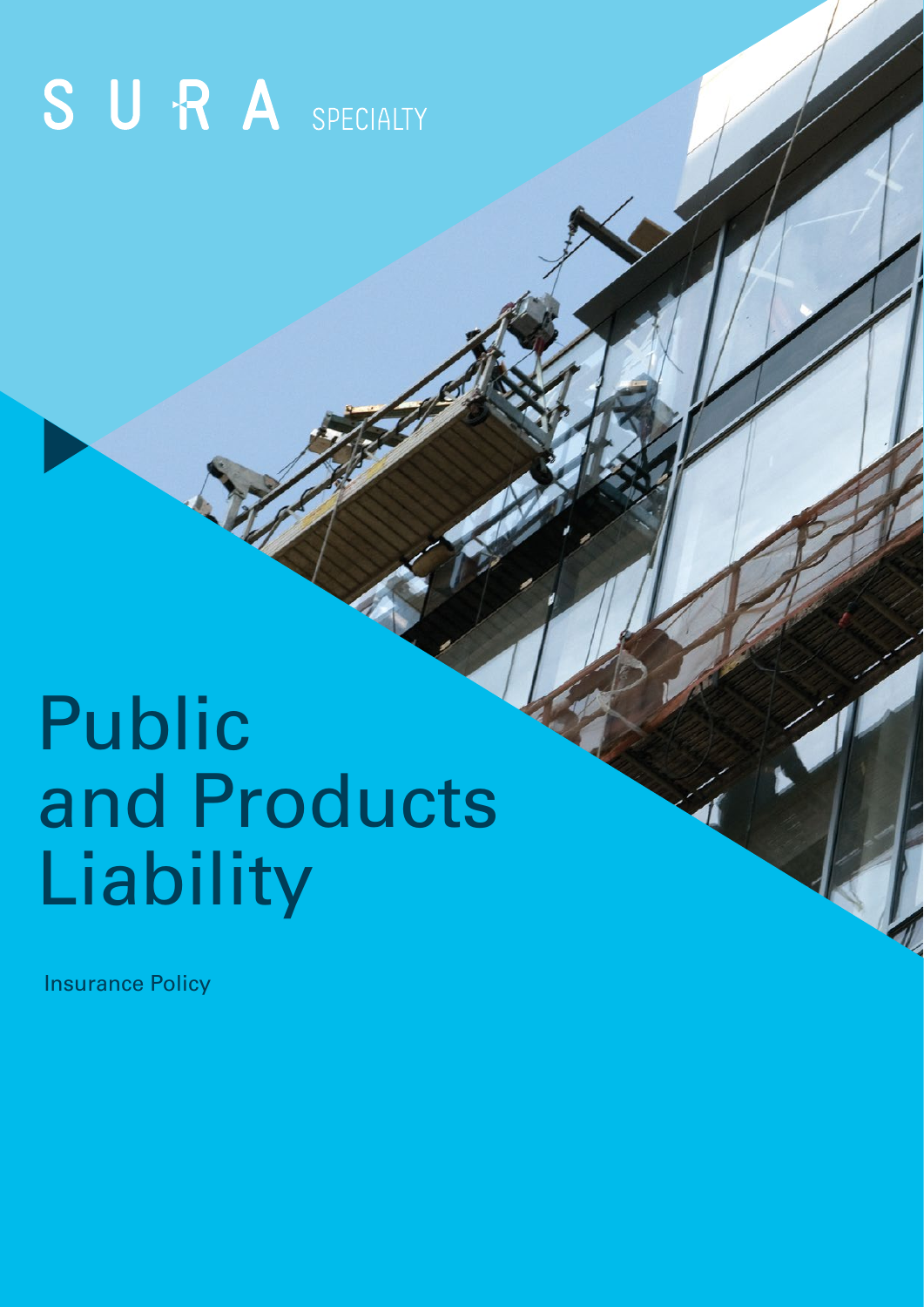# **Contents**

| <b>Important Information</b>                                                | 3              |  |  |
|-----------------------------------------------------------------------------|----------------|--|--|
| <b>About SURA Specialty</b>                                                 | 3              |  |  |
| <b>About the Insurer</b>                                                    |                |  |  |
| <b>Assumed Liability and Waived Rights</b>                                  |                |  |  |
| <b>Complaints and Dispute Resolution Process</b>                            |                |  |  |
| <b>Disclaimer</b>                                                           | 3              |  |  |
| <b>Your Duty of Disclosure</b>                                              | 4              |  |  |
| When We Can Refuse to Pay or Reduce the Amount                              |                |  |  |
| We Pay Under a Claim                                                        | 4              |  |  |
| If You do not comply with or meet any Policy Term                           | 4              |  |  |
| Terms allowing Us to refuse to pay or reduce                                |                |  |  |
| a claim (in whole or part) by reason of an act by                           |                |  |  |
| You or some other person that occurred after the<br>Policy was entered into | $\overline{4}$ |  |  |
| Terms allowing us to refuse or reduce a claim                               |                |  |  |
| because of pre-existing defects or imperfections                            |                |  |  |
| existing before the policy was entered into                                 |                |  |  |
| Terms allowing us to refuse or reduce a claim                               |                |  |  |
| because of a pre-existing sickness or disability                            |                |  |  |
| existing before the policy was entered into                                 |                |  |  |
| <b>Fraudulent Claims</b>                                                    |                |  |  |
| <b>Duty of Utmost Good Faith</b>                                            |                |  |  |
| <b>Terms Subject to Relevant Law</b>                                        |                |  |  |
| <b>General Insurance Code of Practice</b>                                   |                |  |  |
| <b>Goods and Services Tax (GST)</b>                                         |                |  |  |
| <b>Privacy Statement</b>                                                    | 6              |  |  |
| <b>Sanctions</b>                                                            | 7              |  |  |
| <b>1. General Definitions</b>                                               | 8              |  |  |
|                                                                             |                |  |  |
| 2. Coverage                                                                 | 11             |  |  |
| 2.1<br><b>What We Cover</b>                                                 | 11             |  |  |
| 2.2<br><b>Defence Costs</b>                                                 | 11             |  |  |
|                                                                             |                |  |  |
| <b>3. Limit Of Liability</b><br>12                                          |                |  |  |
| <b>4. Deductible</b>                                                        | 13             |  |  |
| <b>5. Exclusions</b>                                                        | 14             |  |  |
| 5.1<br><b>Advertising Liability</b>                                         | 14             |  |  |
| 5.2<br>Aircraft                                                             | 14             |  |  |
| 5.3<br><b>Aircraft Products</b>                                             | 14             |  |  |
| 5.4<br><b>Aircraft Refueling</b>                                            | 14             |  |  |
| 5.5<br><b>Asbestos</b>                                                      | 14             |  |  |
| 5.6<br><b>Contractual Liability</b>                                         | 14             |  |  |
|                                                                             |                |  |  |

|                      | 5.7      | <b>Cyber Act, Cyber Incident or Data</b>     | 14 |
|----------------------|----------|----------------------------------------------|----|
|                      | 5.8      | <b>Defamation</b>                            | 15 |
|                      | 5.9      | <b>Employers Liability</b>                   | 15 |
|                      | 5.10     | <b>Employment Practice</b>                   | 15 |
|                      | 5.11     | <b>Exports to USA and/or Canada</b>          | 15 |
|                      | 5.12     | Fines, Penalties, Liquidated                 |    |
|                      |          | Damages, Aggravated, Punitive or             |    |
|                      |          | <b>Exemplary Damages</b>                     | 15 |
|                      | 5.13     | <b>High Hazard Products</b>                  | 15 |
|                      |          | 5.14 Loss of Use                             | 16 |
|                      |          | 5.15 Pollution                               | 16 |
|                      |          | 5.16 Product Defect                          | 16 |
|                      |          | 5.17 Product Recall, Withdrawal, Removal,    |    |
|                      |          | Reinstallation, Modification, Inspection,    |    |
|                      |          | Repair, Replacement, Disposal or Loss of Use | 16 |
|                      | 5.18     | <b>Professional Liability</b>                | 16 |
|                      | 5.19     | <b>Property in Physical or Legal Control</b> | 16 |
|                      |          | 5.20 Radioactivity                           | 17 |
|                      |          | 5.21 Territorial Limits                      | 17 |
|                      |          | 5.22 Terrorism                               | 17 |
|                      |          | 5.23 Vehicles                                | 17 |
|                      | 5.24 War |                                              | 18 |
|                      |          | 5.25 Watercraft                              | 18 |
|                      |          | 5.26 Welding                                 | 18 |
|                      |          | 5.27 Workmanship                             | 18 |
| <b>6. Conditions</b> |          |                                              | 19 |
|                      | 6.1      | <b>Adjustment of Premium</b>                 | 19 |
|                      | 6.2      | <b>Cancellation</b>                          | 19 |
|                      | 6.3      | <b>Claims</b>                                | 19 |
|                      | 6.4      | <b>Discharge of Liabilities</b>              | 19 |
|                      | 6.5      | <b>Headings</b>                              | 19 |
|                      | 6.6      | <b>Inspection of Property</b>                | 20 |
|                      | 6.7      | <b>Insurance Contracts Act 1984 (Cth)</b>    | 20 |
|                      | 6.8      | <b>Joint Insureds</b>                        | 20 |
|                      | 6.9      | <b>Jurisdiction</b>                          | 20 |
|                      | 6.10     | <b>Notices</b>                               | 20 |
|                      | 6.11     | <b>Other Insurance</b>                       | 20 |
|                      | 6.12     | <b>Payment of Premium</b>                    | 20 |
|                      | 6.13     | <b>Reasonable Care</b>                       | 20 |
|                      | 6.14     | Subrogation                                  | 21 |
|                      | 6.15     | <b>Territorial Limitations</b>               | 21 |
|                      | 6.16     | <b>Words - Gender</b>                        | 21 |
|                      |          |                                              |    |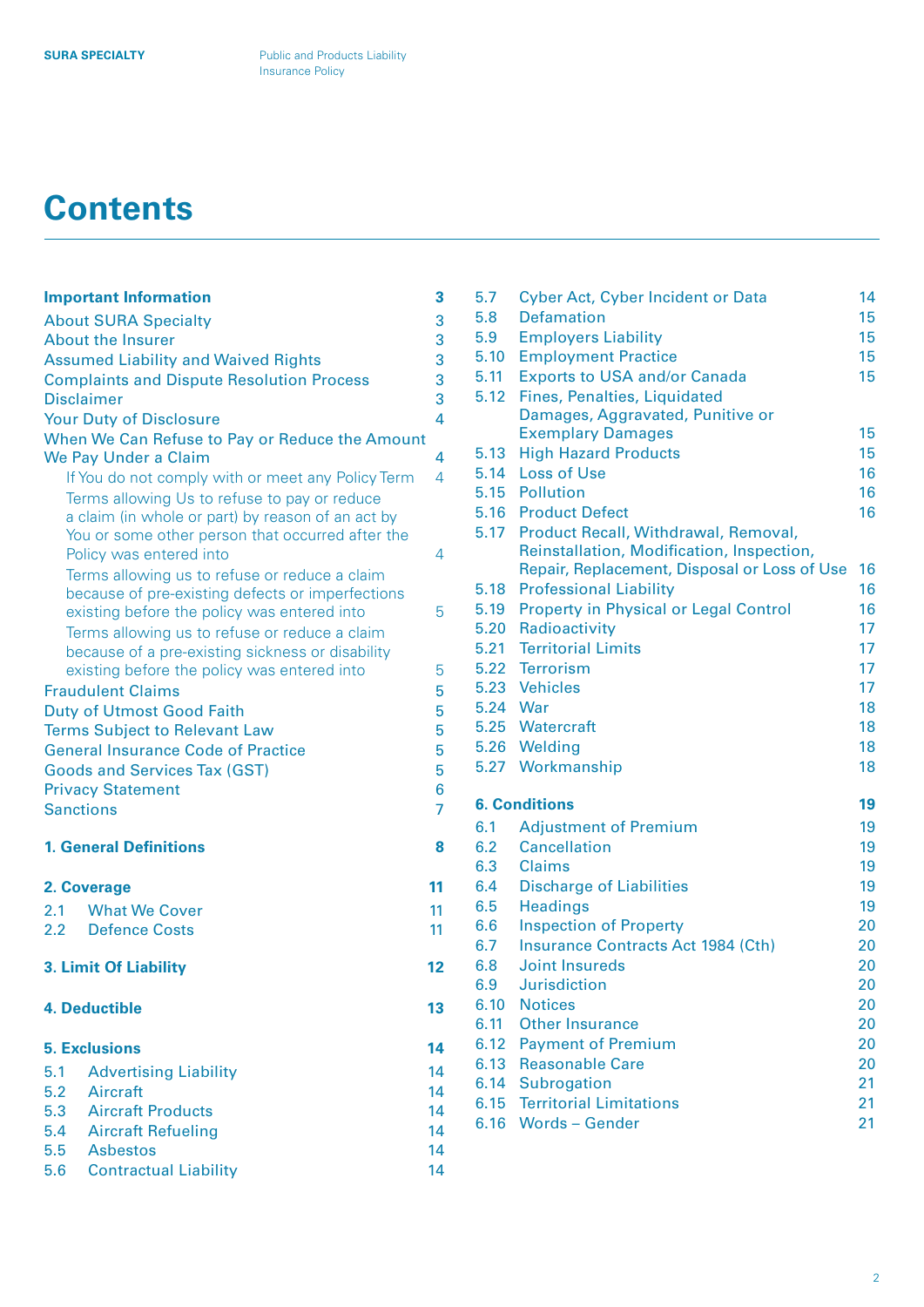# <span id="page-2-0"></span>**Important Information**

### **About SURA Specialty**

SURA Specialty Pty Ltd ABN 34 125 318 247 (SURA Specialty) has developed this Public and Products Liability Insurance Policy which is underwritten by the insurer referred to below.

SURA Specialty has an authority from the insurer to arrange, enter into/bind and administer this insurance (including handling and settling claims) for the insurer. SURA Specialty acts as an agent for the insurer and not for You.

In providing any financial services SURA Specialty acts as an Authorised Representative (AR No: 1255891) of SURA Pty Ltd ABN 36 115 672 350 AFSL 294 313.

### Our contact details are:

Level 14/141 Walker Street North Sydney NSW 2060 PO Box 1813 North Sydney NSW 2059 Telephone: (02) 9930 9500

### **About the Insurer**

This insurance is underwritten by Sompo Japan Insurance Inc. Australian Registered Business Number 000 837 801 which is a limited liability company incorporated in Japan (Sompo).

### Sompo's contact details are:

Suite 602, 50 Berry Street North Sydney NSW 2060 Telephone: (02) 9030 3702

You should contact SURA Specialty in the first instance in relation to this insurance.

Any reference in this Important Information section to "We", "Our" and "Us" in this provision (whether capitalised or not) is to the insurer and a reference to "You" and "Your" any person insured by the Policy.

# **Assumed Liability and Waived Rights**

If You have entered into an agreement with another party:

- where You are assuming a greater liability than would apply had You not entered into that agreement; or
- − which prevents You from taking a recovery action for indemnity or contribution from that party,

it may adversely affect Your rights to cover under the Policy.

See Conditions – "When a Claim May be Refused or Reduced" on page 4 for further information.

### **Complaints and Dispute Resolution Process**

### **Our complaints process**

We view seriously any complaint made about our products or services and will deal with it promptly and fairly.

If you have a complaint, please first try to resolve it by contacting the relevant member of our staff.

If the matter is still not resolved, please then contact our Internal Disputes Resolution Officer on (02) 9930 9500, or by email at [IDR@SURA.com.au](mailto:IDR%40SURA.com.au?subject=) or by writing to us at the address for SURA Specialty given above. They will seek to resolve the matter in accordance with the General Insurance Code of Practice and our Dispute Resolution procedures.

You can contact us if you want more information on our procedures.

If you are not satisfied with the final decision, you may wish to contact the Australian Financial Complaints Authority (AFCA).

### **AFCA**

A complaint can be referred to AFCA at any time. The AFCA is a free independent external disputes resolution service provided to customers to review and resolve complaints where we have been unable to satisfy your concerns, subject to its rules.

For further details you can visit their website at [www.afca.org.au](http://www.afca.org.au) or contact them:

### Australian Financial Complaints Authority PO Box 3 Melbourne VIC 3001

Telephone: 1800 931 678 Email: [info@afca.org.au](mailto:info%40afca.org.au?subject=)

A complaint can be referred to AFCA at any time subject to its rules. AFCA only considers complaints (otherwise covered by its rules) referred to it within 2 years of our final decision, unless AFCA considers special circumstances apply. If AFCA tells you that under its rules it cannot assist you or consider your dispute, then you can seek independent legal advice. You can also access any other external dispute resolution or other options that may be available to you.

### **Disclaimer**

When the Insured enters into the Policy they confirm and warrant that they have read the Policy documents provided to them.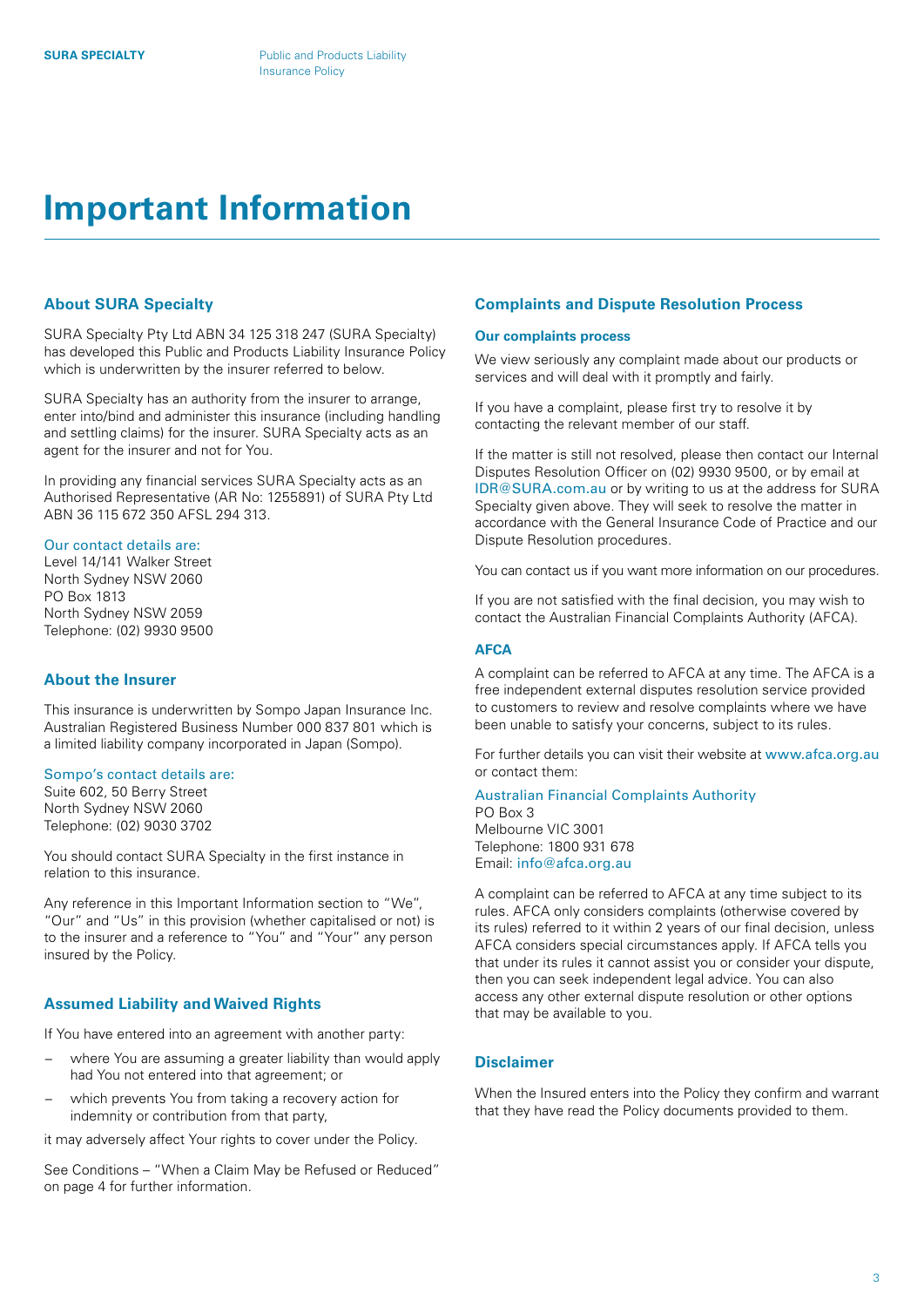### <span id="page-3-0"></span>**Your Duty of Disclosure**

Before the Insured enters into an insurance contract, they have a duty to tell Us of anything that they know, or could reasonably be expected to know, may affect Our decision to insure them and on what terms. The Insured has this duty until We agree to insure them.

The Insured has the same duty before they renew, extend, vary, or reinstate an insurance contract. The Insured does not need to tell Us anything that:

- reduces the risk We insure them for:
- is of common knowledge;
- We know or should know as an insurer; or
- We waive the duty to tell Us about.

### **If the Insured does not tell Us something**

If the Insured does not tell Us anything they are required to, We may cancel the contract or reduce the amount We will pay You if You make a claim, or both.

If the failure to tell Us is fraudulent, We may refuse to pay a claim and treat the contract as if it never existed.

# **When We Can Refuse to Pay or Reduce the Amount We Pay Under a Claim**

We may refuse to pay or reduce the amount we pay under a claim to the extent permitted by law.

The situations in which we may refuse to pay or reduce the amount We pay under a claim under the Policy include (but are not limited to):

- a) when you apply for cover (this includes new business, variations and renewals) and you do not comply with your obligations regarding pre contractual disclosures and representations to us under the Insurance Contracts Act 1984 (Cth) (including where applicable the Duty of Disclosure); or
- b) if you do not comply with or meet a term or condition (including where an exclusion applies or other limitation) of the Policy (All referred to as "Terms" when used below) – See "If You Do Not Comply with or Meet Any Policy Term" below for more detail;
- c) if you make a fraudulent claim See "Fraudulent Claims" below;
- d) where you have not or are not acting in accordance with your duty of utmost good faith under the Insurance Contracts Act 1984 (Cth) – See "Duty of Utmost Good Faith" below.

The amount of any claim entitlement can also be affected and/or reduced by any limits (including any time limits) or Deductibles/ Excess(es) that apply. The Policy sets out the relevant limits and Deductibles/Excess(es) and when they apply to a claim.

#### **If You do not comply with or meet any Policy Term**

We will only rely on any rights we have regarding the operation of or breach of a Term of the Policy to the extent permitted by law (including our right to refuse or reduce a claim noted above). You need to seek your own advice regarding all relevant legal rights you may have.

## **Terms allowing Us to refuse to pay or reduce a claim (in whole or part) by reason of an act by You or some other person that occurred after the Policy was entered into**

Subject to our rights in relation to Fraudulent claims explained below. by reason of section 54 of the Insurance Contracts Act (1984) (Cth), where the effect of the Policy (this includes all terms or conditions, including any exclusion or other limitation) is to allow Us to refuse to pay or reduce a claim (in whole or part) by reason of an act by you or some other person that occurred after the policy was entered into, we will exercise Our rights under the Policy as explained below (Refer to the Insurance Contracts Act for full details).

Under section 54, an "act" by you or some other person includes an omission and inaction and an act or omission that has the effect of altering the state or condition of the subject-matter of the Policy or of allowing the state or condition of that subject-matter to alter.

# **How we exercise our rights where section 54 applies (unless there is a Fraudulent claim)**

- Where:
	- the act was necessary to protect the safety of a person or to preserve property;
	- it was not reasonably possible for you or the other person not to do the act; or
	- you prove no part of the loss that gave rise to the claim was caused by the act,

we will not refuse to pay or reduce the claim by reason only of that act.

- Where the act:
	- could not reasonably be regarded as being capable of causing or contributing to a loss in respect of which insurance cover is provided by the Policy; or
	- could reasonably be regarded as being capable of causing or contributing to a loss in respect of which insurance cover is provided by the Policy but you prove that some part of the loss that gave rise to the claim was not caused by the act, we may not refuse to pay the claim, so far as it concerns that part of the loss but,

we can reduce our liability in respect of the claim by an amount that fairly represents the extent to which our interests were prejudiced as a result of that act.

Where the act could reasonably be regarded as being capable of causing or contributing to a loss in respect of which insurance cover is provided by the Policy, we may refuse to pay the claim.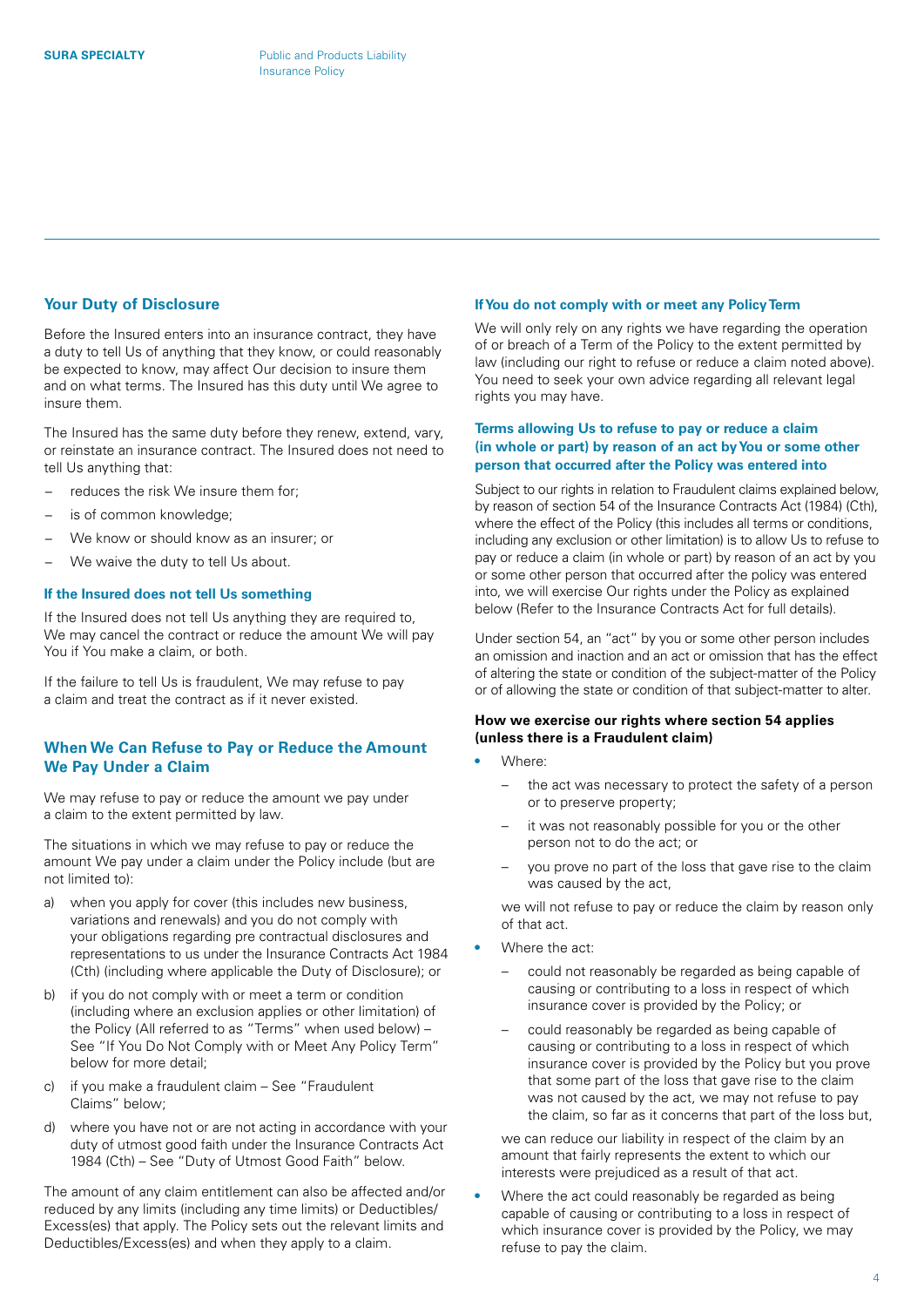# <span id="page-4-0"></span>**Terms allowing us to refuse or reduce a claim because of pre-existing defects or imperfections existing before the policy was entered into**

Only where section 46 of the Insurance Contracts Act 1984 (Cth) is applicable to the Policy:

- where a claim is made in respect of a loss that occurred as a result, in whole or in part, of a defect or imperfection in a thing and at the time when the contract was entered into; and
- you were not aware of, and a reasonable person in the circumstances could not be expected to have been aware of, the defect or imperfection,

we may not rely on any provision included in the Policy that has the effect of limiting or excluding our liability under the contract by reference to the condition, at a time before the Policy was entered into, of the thing. This does not apply if the Policy is in an excluded class to which section 46 does not apply. (Refer to the Insurance Contracts Act 1984 (Cth) for full details).

### **Terms allowing us to refuse or reduce a claim because of a pre-existing sickness or disability existing before the policy was entered into**

Only where section 47 of the Insurance Contracts Act 1984 (Cth) is applicable to the Policy:

- where a claim under the Policy is made in respect of a loss that occurred as a result, in whole or in part, of a sickness or disability to which a person was subject or had at any time been subject; and
- where, at the time when the contract was entered into, you were not aware of, and a reasonable person in the circumstances could not be expected to have been aware of, the sickness or disability,

we may not rely on a provision included in the Policy that has the effect of limiting or excluding our liability under the Policy by reference to the sickness or disability to which you were subject at a time before the Policy was entered into. (Refer to the Insurance Contracts Act 1984 (Cth) for full details).

# **Fraudulent Claims**

In all cases, where a claim is made fraudulently under:

- the Policy; or
- the Insurance Contracts Act against Us by a person who is not the insured,

we may refuse payment of the claim to the extent permitted by law. Under section 56(2) of the Insurance Contracts Act 1984 (Cth) a court may, if only a minimal or insignificant part of the claim is made fraudulently and non-payment of the remainder of the claim would be harsh and unfair, order us to pay, in relation to the claim, such amount (if any) as is just and equitable in the circumstances. (Refer to the Insurance Contracts Act 1984 (Cth) for full details).

# **Duty of Utmost Good Faith**

- Section 13 of the Insurance Contracts Act 1984 (Cth) requires each party to the Policy to act towards the other party, in respect of any matter arising under or in relation to it, with the utmost good faith.
- Section 14 of the Insurance Contracts Act 1984 (Cth) provides that if reliance by a party to the Policy on a provision of the Policy would be to fail to act with the utmost good faith, the party may not rely on the provision.

(Refer to the Insurance Contracts Act 1984 (Cth) for full details).

### **Terms Subject to Relevant Law**

A term of the Policy will be applied to the extent is not unenforceable under relevant law.

# **General Insurance Code of Practice**

The Insurance Council of Australia Limited has developed the General Insurance Code of Practice ("the Code"), which is a self-regulatory code for use by all insurers. The Code aims to raise the standards of practice and service in the insurance industry.

Sompo Japan Insurance Inc has adopted and endorses the Code.

The Code Governance Committee (CGC) is an independent body that monitors and enforces insurers' compliance with the Code.

For further information on the Code, please visit [www.codeofpractice.com.au](http://www.codeofpractice.com.au)

For more information on the Code Governance Committee (CGC) go to <https://insurancecode.org.au>

### **Goods and Services Tax (GST)**

The amount payable by the Insured for the Policy includes an amount for GST.

When We pay a claim, Your GST status will determine the amount We pay. The amount that We are liable to pay under the Policy will be reduced by the amount of any Input Tax Credit (ITC) that You are or may be entitled to claim for the supply of goods or services covered by that payment.

The Insured must advise Us of their correct Australian Business Number (ABN) and Taxable Percentage. Taxable Percentage is Your entitlement to an ITC on Your premium as a percentage of the total GST on that premium. Any GST liability arising from Your incorrect advice is payable by You.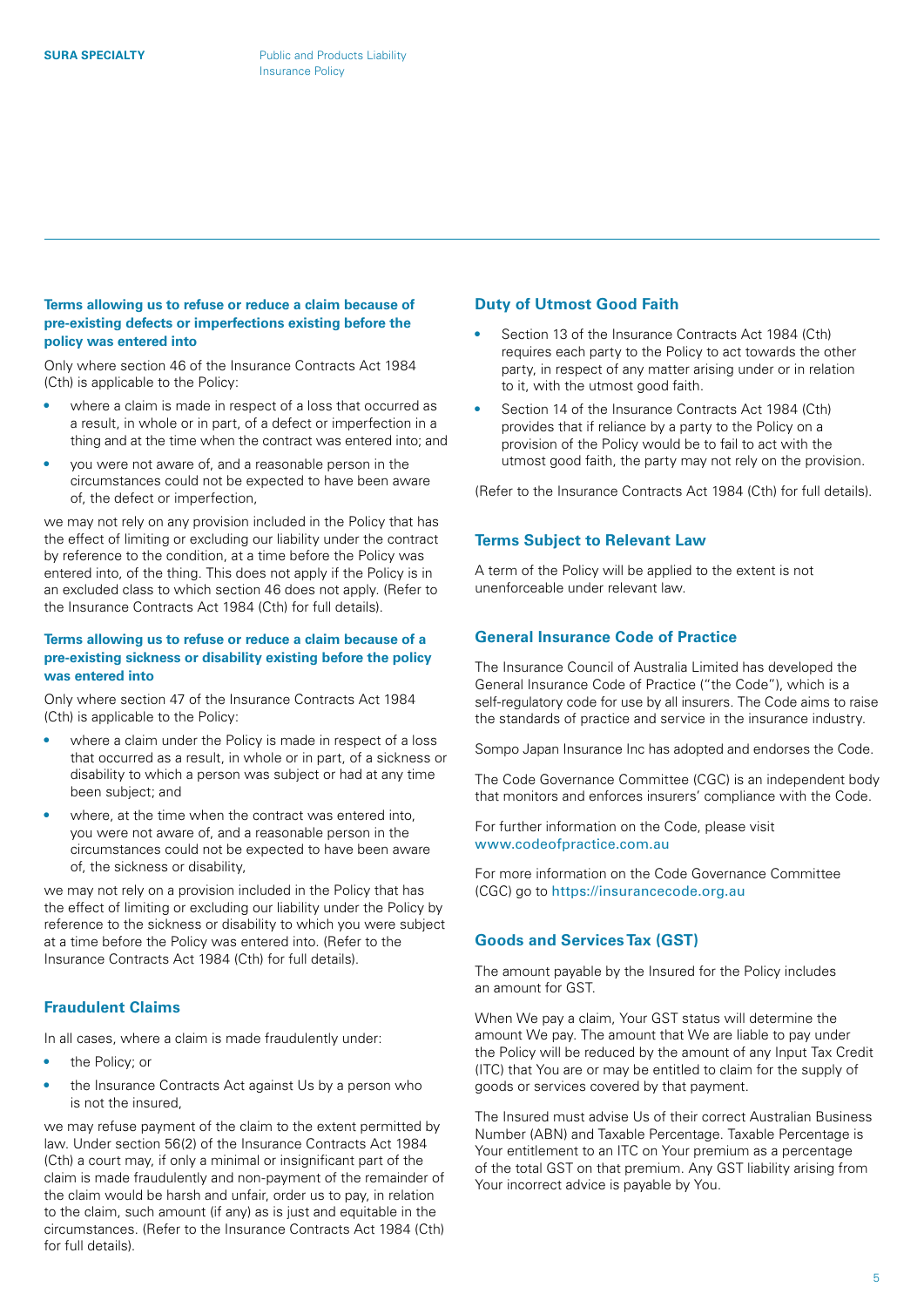<span id="page-5-0"></span>Where the settlement of a claim is less than the applicable Limit of Indemnity or the other limits applicable to this Policy, We will only pay the GST (less Your ITC) applicable to the settlement. This means that if these amounts are not sufficient to cover the whole claim, We will only pay the GST relating to Our share of the settlement for the whole claim. We will pay the claim by reference to the GST exclusive amount of any supply made by any business of Yours which is relevant to the claim.

GST and ITC have the same meaning as given to those words or expressions in A New Tax System (Goods and Services Tax) Act 1999 and related or similar legislation, including any amendments to, delegated legislation thereof, or successor legislation (as applicable).

### **Privacy Statement**

In this Privacy Statement the use of "We", "Our" or "Us" means SURA Specialty and the Insurers unless specified otherwise.

In this Privacy Statement the use of "personal information" includes sensitive information.

We are committed to protecting the privacy of the personal information You provide to Us.

The Privacy Act 1988 contains the Australian Privacy Principles which require Us to tell You that We collect, handle, store and disclose Your personal and sensitive information for the specific purpose of:

- deciding whether to issue a policy,
- determining the terms and conditions of your Policy,
- compiling data to help develop and identify other products and services that may interest clients, and
- handling Claims.

Personal Information is information or an opinion about an identified individual, or an individual who is reasonably identifiable:

- a) whether the information or opinion is true or not;
- b) whether the information or opinion is recorded in a material form or not.

Sensitive information includes, amongst other things, information about an individual's racial or ethnic origin, political opinions, membership of a political organisation, religious beliefs or affiliations, philosophical beliefs, membership of a professional or trade association, membership of a trade union, sexual orientation or practices, criminal record, health information about an individual, genetic information, biometric information or templates.

You have given Us Your consent to collect, use and disclose Your personal and sensitive information in order to provide You with the relevant services and/or products.

When You give us personal information about other individuals, We rely on You to have made or make the individual aware that You will or may provide their personal information to Us and the types of other parties and service providers We may provide it to, the relevant purposes We and the other parties and service providers will use it for, and how they can access it. If You have not done or will not do either of these things, You must tell Us before You provide the relevant Personal Information to Us.

We will protect Your information using physical, technical, and administrative security measures to reduce the risks of loss, misuse, unauthorised access, disclosure and alteration. Some of the safeguards that We use are firewalls and data encryption, physical access controls to Our data centres, and information access authorisation controls.

We disclose personal information to other parties and service providers whom We believe are necessary to assist Us and them in providing the relevant services and/or products. For example, in handling Claims, We may have to disclose Your personal and other information to other parties and service providers such as Our claim management partner, other insurers, reinsurers, loss adjusters, external claims data collectors, investigators and agents, facilitators, assessors or other parties as required by law. We limit the use and disclosure of any personal information provided by Us to them to the specific purpose for which We supplied it.

We may disclose Your personal information to Our insurers, reinsurers, related entities and service providers overseas where it is reasonably necessary for, or directly related to, the functions, services or activities we provide to you. When we transfer Your information to other countries, including countries which may not have data protection laws that provide the same level of protection that exists in Australia, We will protect the information as described in this Privacy Policy.

If You do not provide the personal information requested and/or do not provide Us with Your consent to the use and disclosure of Your Personal Information as set out in this Privacy Statement, Your insurance application may not be accepted, or We may not be able to administer Your Policy, or You may be in breach of Your Duty of Disclosure, the consequences of which are set out under the heading Duty of Disclosure in this document.

We will notify you as soon as possible if Your personal information is involved in a data breach that is likely to result in serious harm to You.

If You would like a copy of Our Privacy Policies, would like to seek access to or correct Your personal information, opt out of receiving materials We send, complain about a breach of Our privacy or You have any query on how Your personal information is collected or used, or any other query relating to Our Privacy Policies, please contact Us.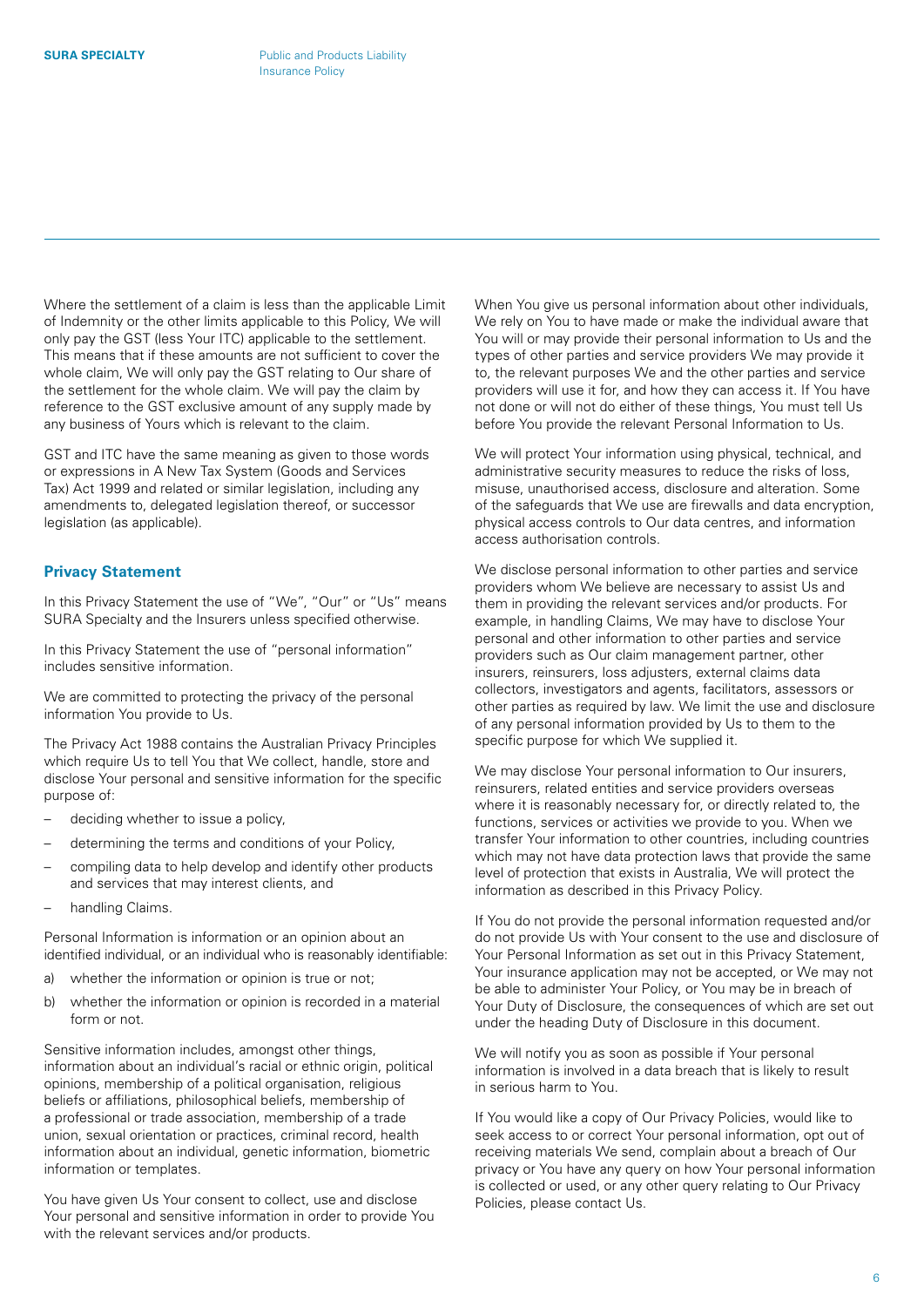# <span id="page-6-0"></span>**Sanctions**

We shall not provide cover and We shall not be liable to pay any claim or provide any benefit under the Policy to the extent that the provision of such cover, payment of such claim or provision of such benefit would expose Us, Our parent company or Our ultimate controlling entity to any sanction, prohibition or restriction under United Nations resolutions or the trade or economic sanctions, laws or regulations of the European Union, the Commonwealth of Australia, United Kingdom, Japan or the United States of America.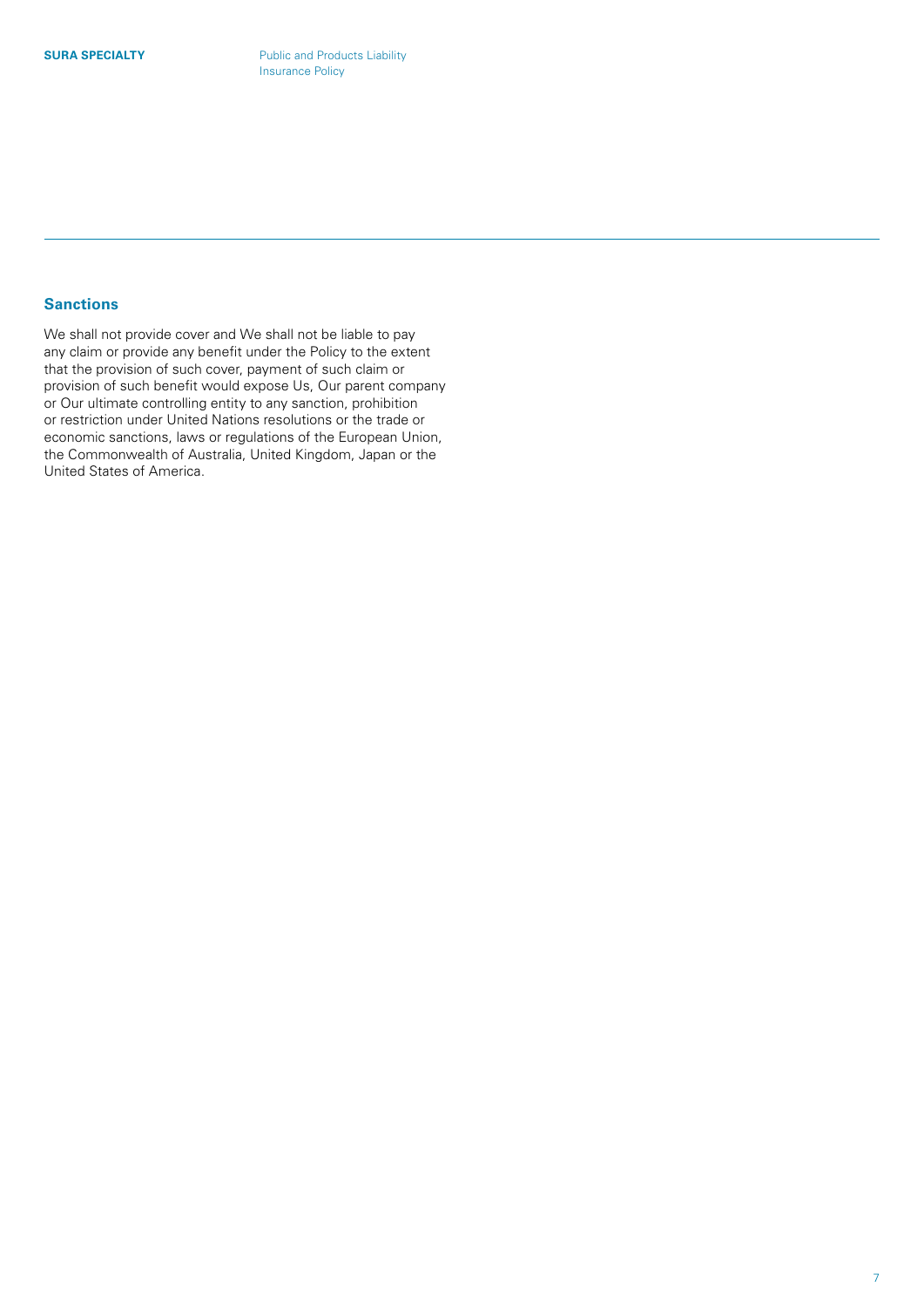# <span id="page-7-0"></span>**1. General Definitions**

When used and capitalised in the Policy, including its Schedule and its endorsements, the following definitions shall apply. Where any word is defined every derivative of that word has a corresponding meaning. References to the singular also include the plural and vice versa.

### 1.1 Act of Terrorism means:

- i. an act which is deemed by the government of the country where such act occurred to be an Act of Terrorism; or
- ii. an act, including but not limited to the use of force or violence and/or threat thereof, of any person or group(s) of persons, whether acting alone or on behalf of or in connection with any organisation(s) or government(s) which from its nature or context is done for, or in connection with, political, religious, ideological, ethnic or similar purposes or reasons, including the intention to influence any government and/ or to put the public, or any section of the public, in fear.

### 1.2 Advertising Liability means:

advertising liability arising out of one or more of the following:

- i. defamation;
- ii. infringement of copyright, trademark, title or slogan;
- iii. unfair competition, misappropriation of advertising ideas or style of doing business;
- iv. invasion of privacy,

committed or alleged to have been committed in any Advertisement of Your Products or services and arising out of any advertising activities conducted by You or on Your behalf, in the course of carrying out Your Business.

For the purposes of the definition of "Advertising Liability", Advertisement means:

any manner of communication given to the public including by way of any form of print media, publication, telecommunication, radio or television broadcast, electronic mail, internet, world wide web or exhibit.

# 1.3 Aircraft means:

any vessel, craft or thing made or intended to fly or move in or through the atmosphere or space, other than model aircraft.

- 1.4 Business means:
- 1.4.1 the business specified in the Schedule;
- 1.4.2 the ownership of premises by You and/or the tenancy of premises by You in order to conduct Your business specified in the Schedule;
- 1.4.3 the provision and management of canteens, social, sports and welfare organisations for the benefit of Your employees;
- 1.4.4 the provision by You of first aid, fire and ambulance services which are incidental to Your business specified in the Schedule;
- 1.4.5 participation at any exhibitions or trade shows; or
- 1.4.6 construction, demolition (excluding any use of explosives), alteration, addition, fit out, maintenance or repair of or to any buildings owned or leased by You and provided that the total cost of all work performed does not exceed \$2,000,000 during the Period of Insurance unless We agree in writing to amend this sum for any specific contract or project prior to such work commencing.
- 1.5 Claim means:
- 1.5.1 the receipt by You of any written or verbal notice of a demand for compensation made by a third party against You; or
- 1.5.2 any writ, statement of claim, summons, application or other originating legal or arbitral process, crossclaim or third or similar party notice served upon You.

### 1.6 Computer System means:

any computer, hardware, software, communications system, electronic device (including, but not limited to, smart phone, laptop, tablet, wearable device), server, cloud or microcontroller including any similar system or any configuration of the aforementioned and including any associated input, output, data storage device, networking equipment or back up facility, owned or operated by the Insured or any other party.

### 1.7 Cyber Act means:

an unauthorised, malicious or criminal act or series of related unauthorised, malicious or criminal acts, regardless of time and place, or the threat or hoax thereof involving access to, processing of, use of or operation of any Computer System.

### 1.8 Cyber Incident means:

- 1.8.1 any error or omission or series of related errors or omissions involving access to, processing of, use of or operation of any Computer System; or
- 1.8.2 any partial or total unavailability or failure or series of related partial or total unavailability or failures to access, process, use or operate any Computer System.

#### 1.9 Data means:

information, facts, concepts, code or any other information of any kind that is recorded or transmitted in a form to be used, accessed, processed, transmitted or stored by a Computer System.

### 1.10 Deductible means:

the deductible specified in the Schedule, which is the amount that You must first bear in respect of any compensation and Defence Costs payable under this Policy in respect of each Occurrence. The Deductible will be advised before You enter into a Policy with Us and will be shown on the Schedule.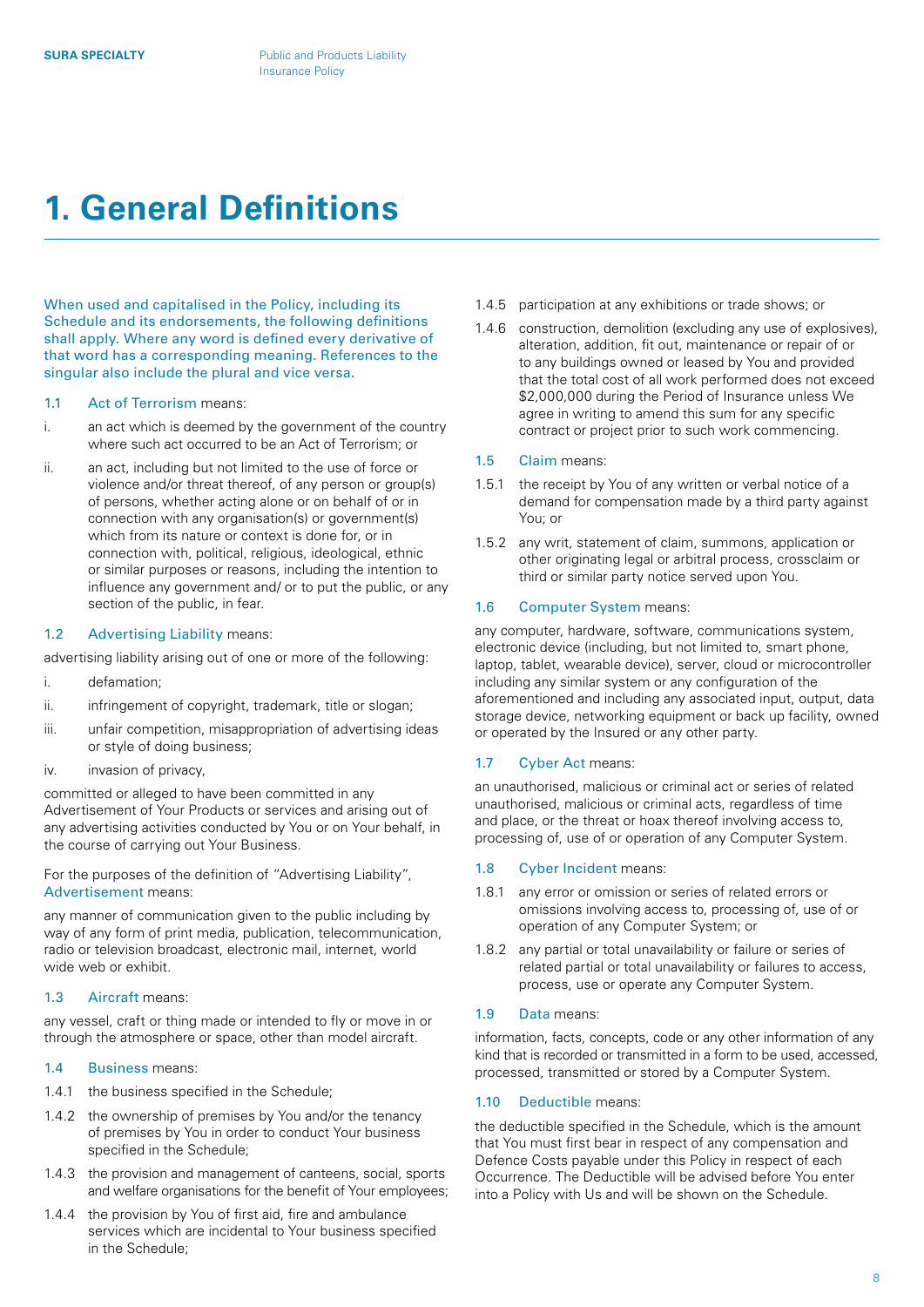### 1.11 Defence Costs means:

the costs incurred by Us in the investigation, defence, reporting or negotiation for settlement of any Claim or in anticipation of any potential Claim, and/or the reimbursement of the reasonable and necessary costs incurred by You (but excluding loss of earnings) in the defence of any Claim with Our written consent (such consent will not be unreasonably withheld). Defence Costs do not include any costs of the party that is claiming against You.

#### 1.12 Insured means:

the person(s), companies, organisations or other entities shown as the insured on the Schedule. They are the contracting insured(s).

#### 1.13 Limit of Liability means:

the applicable "Limit of Liability" specified in the Schedule.

#### 1.14 Occurrence means:

- 1.14.1 an event, including continuous or repeated exposure to substantially the same general conditions; or
- 1.14.2 any event, or any series of events, consequent upon or attributable to one source or original cause shall be deemed to be one Occurrence;

which in either case results in Personal Injury and/or Property Damage and/or Advertising Liability, neither expected nor intended from Your standpoint.

For the purposes of this clause 1.14 Advertising Liability arising out of or in connection with the same injurious material and/or act (regardless of the frequency or repetition thereof, the number and kind of media used, or the number of claimants) shall be deemed to be one Occurrence.

### 1.15 Period of Insurance means:

the period specified in the Schedule unless the Policy ends earlier in accordance with its terms or law. Each renewal results in a new contract and new Period of Insurance.

### 1.16 Personal Injury means:

- 1.16.1 bodily injury (which includes death, disease or illness), disability, shock, fright, mental anguish or mental injury;
- 1.16.2 false arrest, wrongful detention, false imprisonment or malicious prosecution;
- 1.16.3 wrongful entry or eviction or other invasion of the right of privacy;
- 1.16.4 the publication of defamatory or disparaging material and/ or the utterance of defamatory or disparaging material; or
- 1.16.5 assault and battery not committed by You or at Your direction unless reasonably committed for the purpose of preventing or eliminating danger to persons or property.

### 1.17 Policy means:

this document and the Schedule or any endorsement issued by Us in connection with the policy.

### 1.18 Pollutants means:

any solid, liquid, gaseous or thermal irritant or contaminant of any type whatsoever, including but not limited to smoke, vapour, soot, fumes, acids, alkalis, chemicals and waste. Waste includes material to be recycled, reconditioned or reclaimed.

### 1.19 Property Damage means:

- 1.19.1 physical damage to or loss or destruction of tangible property including any resulting loss of use of that tangible property; or
- 1.19.2 loss of use of tangible property which has not been physically damaged or destroyed provided such loss of use is caused by physical damage to or destruction of other tangible property.

### 1.20 Schedule means:

the schedule, renewal schedule or endorsement schedule issued by Us in connection with the Policy for the applicable Period of Insurance.

#### 1.21 Vehicle means:

any type of machine on wheels or on self laid tracks made or intended to be propelled by other than manual or animal power and any trailer or other attachment made or intended to be drawn by any such machine.

#### 1.22 Watercraft means:

any vessel, craft or thing made or intended to float on or in or travel on or through water.

### 1.23 We, Our, Us, Underwriter, Insurer means:

Sompo Japan Insurance Inc acting through their binder agent SURA Specialty.

### 1.24 You, Your, Yours means:

- 1.24.1 the Insured;
- 1.24.2 all the subsidiary companies of the Insured existing at the commencement date of, or incorporated during, the Period of Insurance, provided that their places of incorporation are within Australia;
- 1.24.3 every director, executive officer, employee, partner, shareholder or voluntary worker of the Insured or of a company specified in paragraph 1.24.2 above, but only whilst acting within the scope of their duties in such capacity:
- 1.24.4 every principal, in respect of the liability of such principal arising out of the performance by the Insured or by a company specified in paragraph 1.24.2 above of any contract or agreement for the performance of work for such principal, to the extent required by such contract or agreement;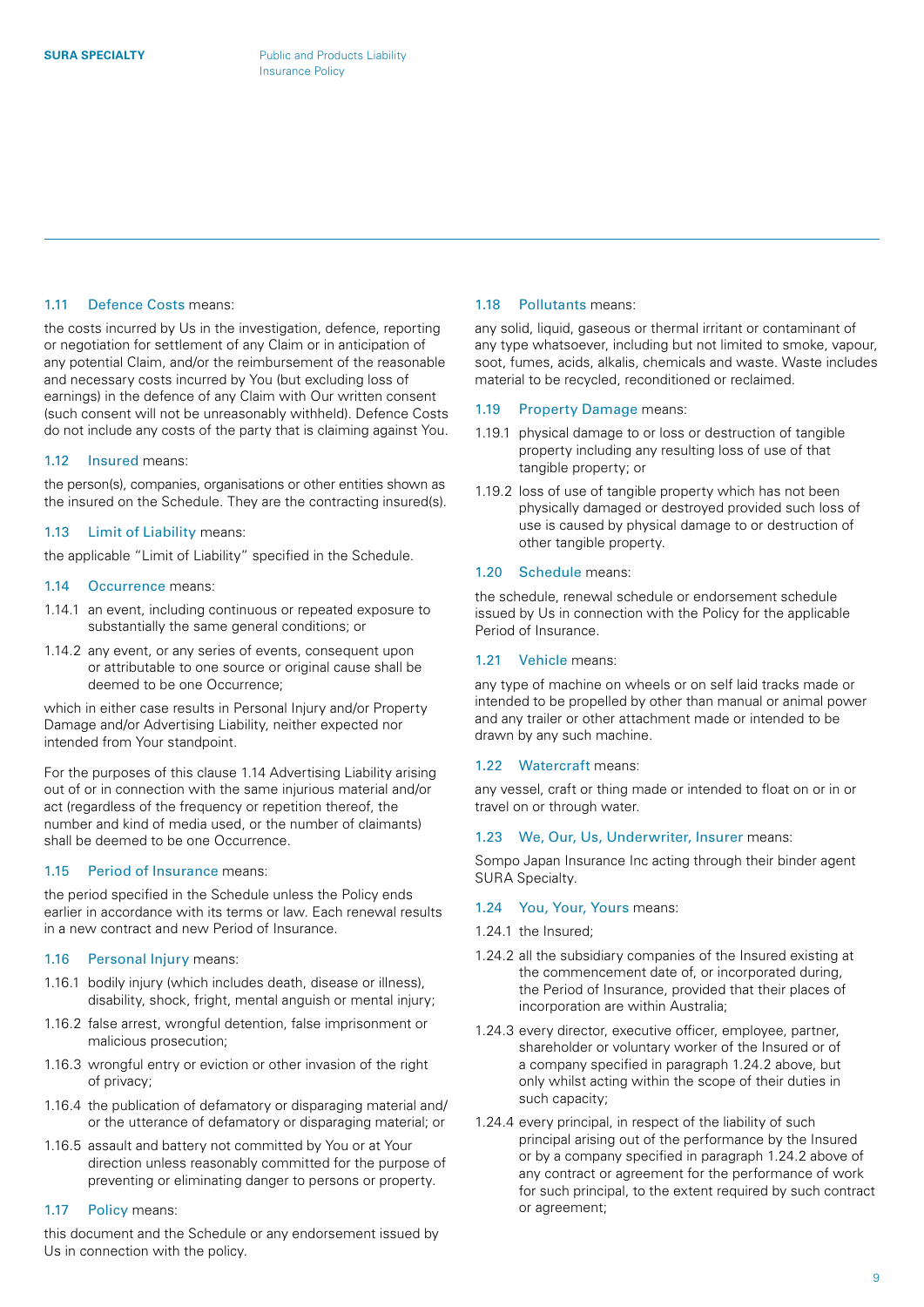- 1.24.5 every office bearer or member of social and sporting clubs, canteen and welfare organisations and first aid, fire and ambulance services formed with the consent of a person or by a company specified in paragraphs 1.24.1, 1.24.2 or 1.24.3 (but not a person or company specified in paragraphs 1.24.4 or 1.24.6), but only in respect of Claims arising from their duties connected with the activities of any such club, organisation or service;
- 1.24.6 each partner, joint venture, co-venture or joint lessee of the Insured but only:
	- i. with respect to liability incurred in connection with activities undertaken by or for the purpose of the partnership, joint venture, co-venture, joint lease; and
	- ii. provided the partnership, joint venture, co- venture, joint lease has been notified to Us within as soon as reasonably practicable after formation and has been endorsed on the Schedule;
- 1.24.7 any director or senior executive of the Insured or a company specified in paragraph 1.24.2 above, in respect of private work undertaken by Your employees for such director or senior executive.

You, Your, Yours does not include the interest of any other person, company, organisation and/or any entity other than as described in 1.24.1 to 1.24.7 above.

### 1.25 Your Products means:

any goods, products or property after they have ceased to be in Your possession or under Your control which are, or are deemed by law to have been, manufactured, grown, extracted, produced, processed, assembled, constructed, erected, installed, altered, repaired, serviced, treated, renovated, sold, supplied, distributed, imported or exported by You or on Your behalf including labels, packaging or any container thereof, the design, specification or formula of the goods, products or property and directions, instructions or advice given or omitted to be given in connection with such goods, products or property.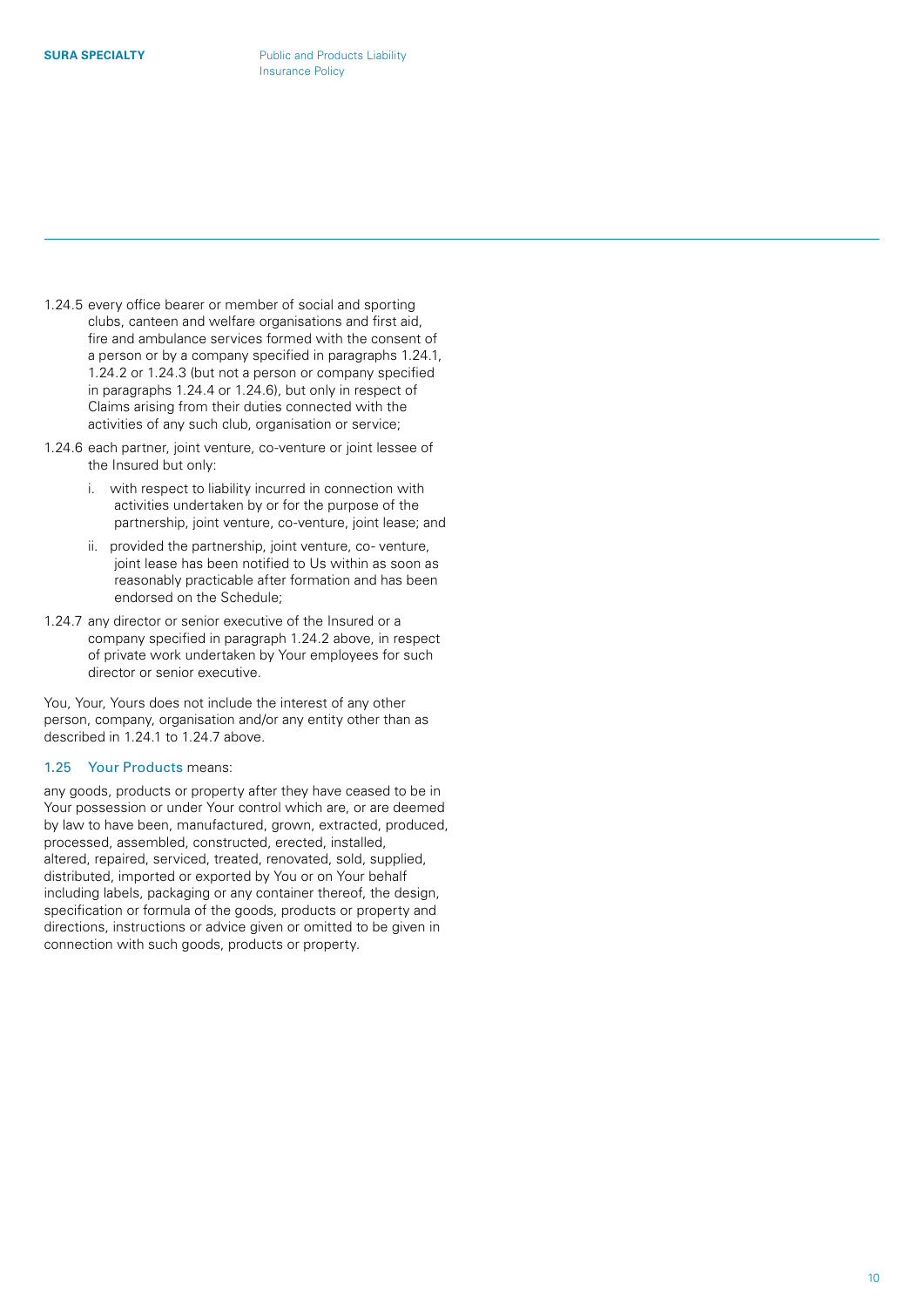# <span id="page-10-0"></span>**2. Coverage**

### **2.1 What We Cover**

Subject to the terms, exclusions, conditions, limitations, definitions and the Limit of Liability that apply to the Policy, We will pay to or on behalf of You all sums which You shall become legally liable to pay by way of compensation and all costs awarded against You in respect of:

- i. Personal Injury;
- ii. Property Damage; or
- iii. Advertising Liability,

happening during the Period of Insurance, in connection with Your Business or Your Products and which is caused by an Occurrence.

# **2.2 Defence Costs**

With respect to the cover provided by the Policy, and where We have agreed to cover You in respect of any Occurrence, We will:

- 2.2.1 pay all Defence Costs;
- 2.2.2 pay expenses incurred by You for first aid to others at the time of Personal Injury caused by an Occurrence (other than medical expenses that We are prohibited to pay under Section 126 of the Health Insurance Act 1973 (Cth)); and
- 2.2.3 pay all legal expenses incurred by You with Our prior written consent for Your representation:
	- i. at any coroner's inquest or other fatal accident inquiry; or
	- ii. in a court of summary jurisdiction or an indictment in a higher court,

arising out of any alleged breach of a statutory duty resulting in Personal Injury and/or Property Damage which may be the subject of cover under the Policy.

Provided that:

- 2.2.4 if a payment exceeding the Limit of Liability has to be made to dispose of a Claim, Our liability to pay Defence Costs and the expenses arising under this clause 2.2 will be limited to such proportion as the Limit of Liability bears to the amount paid to dispose of the Claim;
- 2.2.5 if the amount paid or incurred by Us for Defence Costs and the expenses arising under this clause 2.2 exceeds the share We are obliged to pay under (2.2.4), You will pay Us the excess amount within a reasonably practicable timeframe;
- 2.2.6 We will not be obliged to pay any further Defence Costs and the expenses arising under this clause 2.2 after the Limit of Liability has been exhausted by payments of Claims, judgements and/or settlements.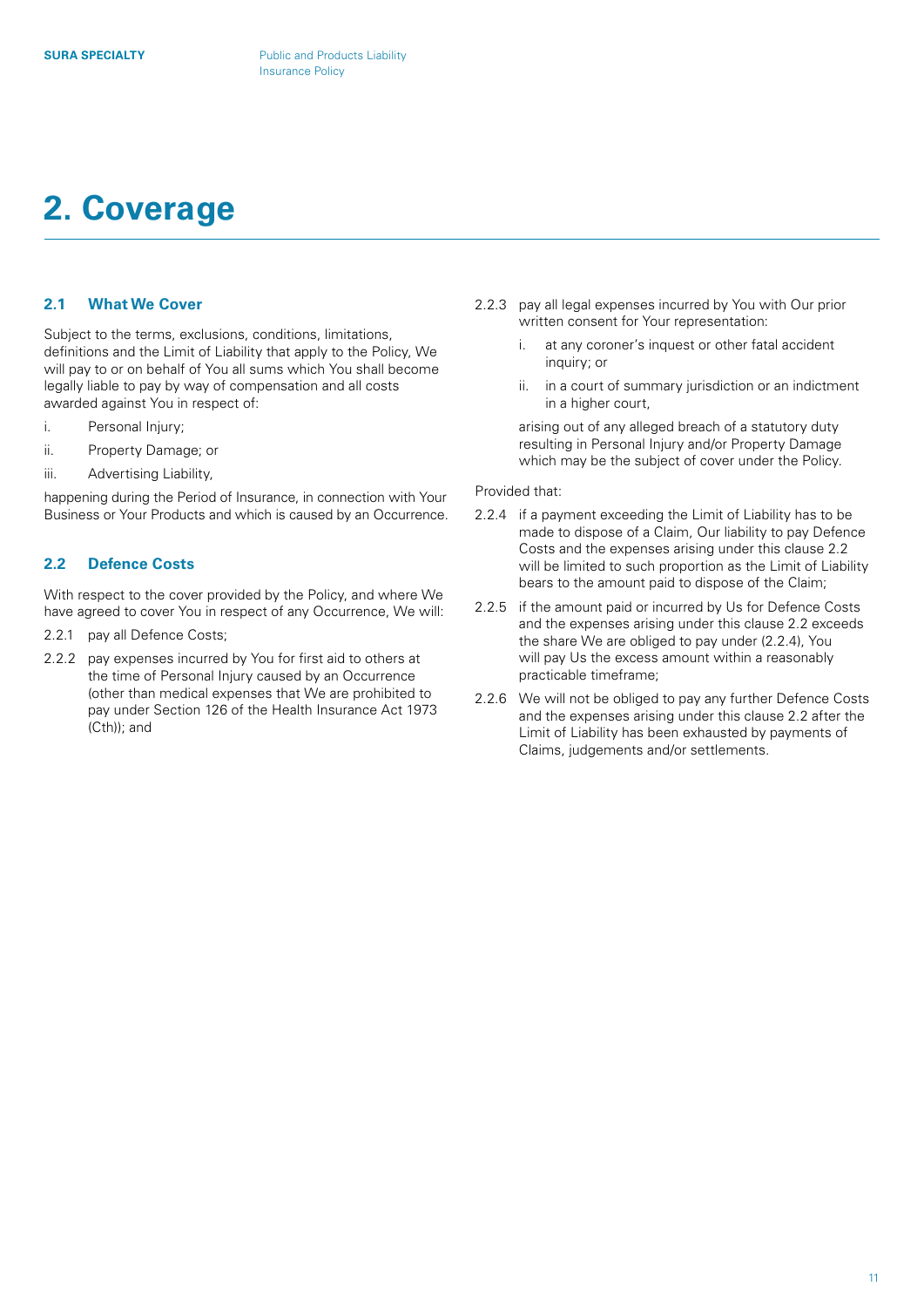# <span id="page-11-0"></span>**3. Limit Of Liability**

Our maximum liability to pay compensation and all costs awarded against You in respect of all Personal Injury and/or Property Damage and/or Advertising Liability caused by or arising out of any one Occurrence shall not exceed the Limit of Liability.

However, Our aggregate liability to pay compensation and all costs awarded against You in respect of all Personal Injury and/ or Property Damage happening during the Period of Insurance caused by or arising out of Your Products shall not exceed the Limit of Liability.

# **Claims within the United States of America or Canada**

Our liability to pay Defence Costs and all costs awarded against You in connection with Claims made and/or actions instituted within the United States of America or Canada and their respective territories and protectorates or any other territory coming within the jurisdiction of the courts of these countries, will be included within the Limit of Liability and will not be payable by Us in addition to the Limit of Liability.

### **Claims outside of the United States of America or Canada**

Defence Costs are payable in addition to the Limit of Liability.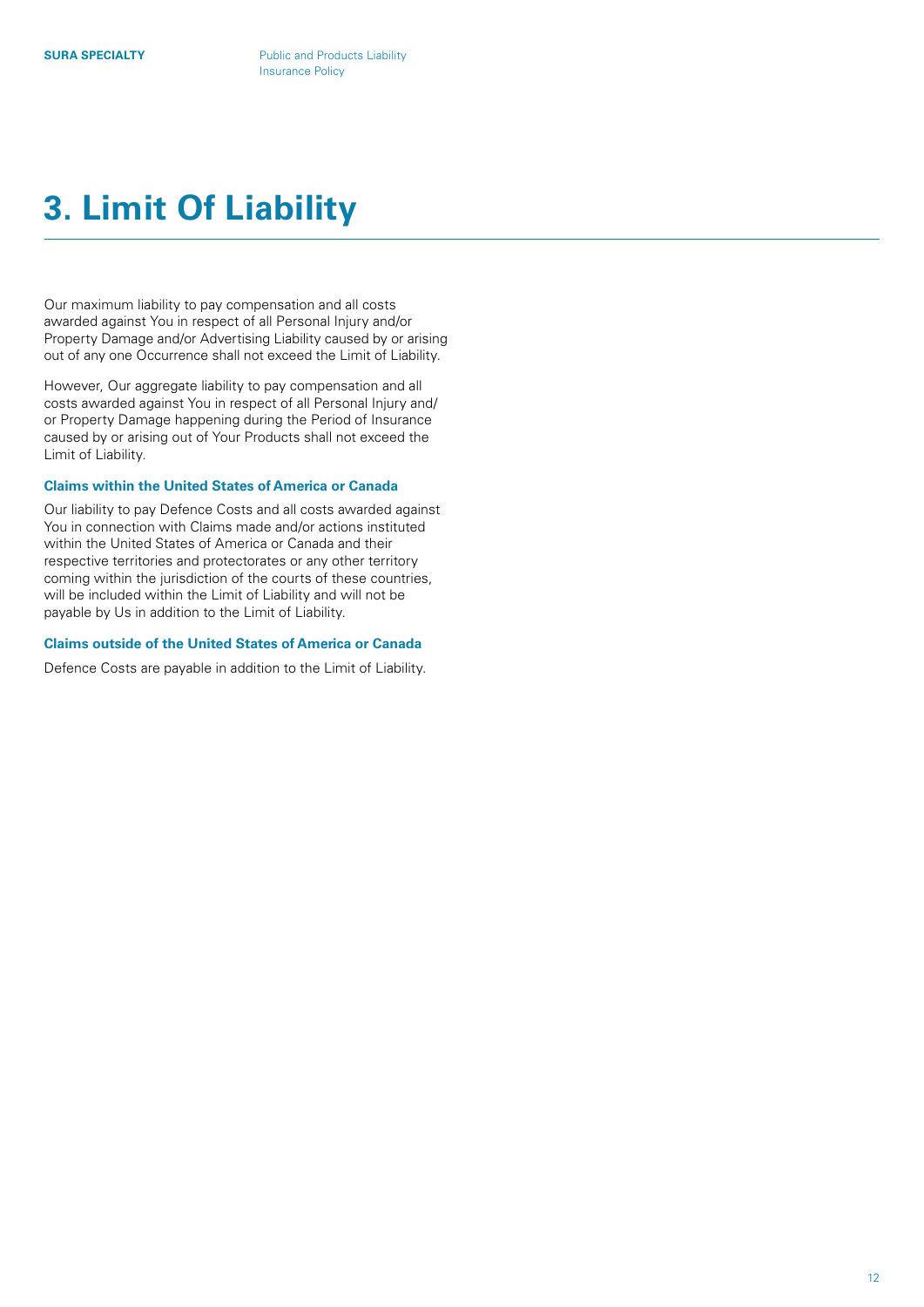# <span id="page-12-0"></span>**4. Deductible**

- 4.1. Where We have agreed to cover You in respect of any Occurrence the amount of the Deductible is payable to Us by You within 30 days of the date of notification by You of each Occurrence, unless We agree in writing to extend this period or We otherwise agree to reduce the amount We pay in respect of the Occurrence by the amount of the Deductible.
- 4.2. Should coverage not apply in respect of any Occurrence, then We will return any Deductible paid by You in relation to such Occurrence.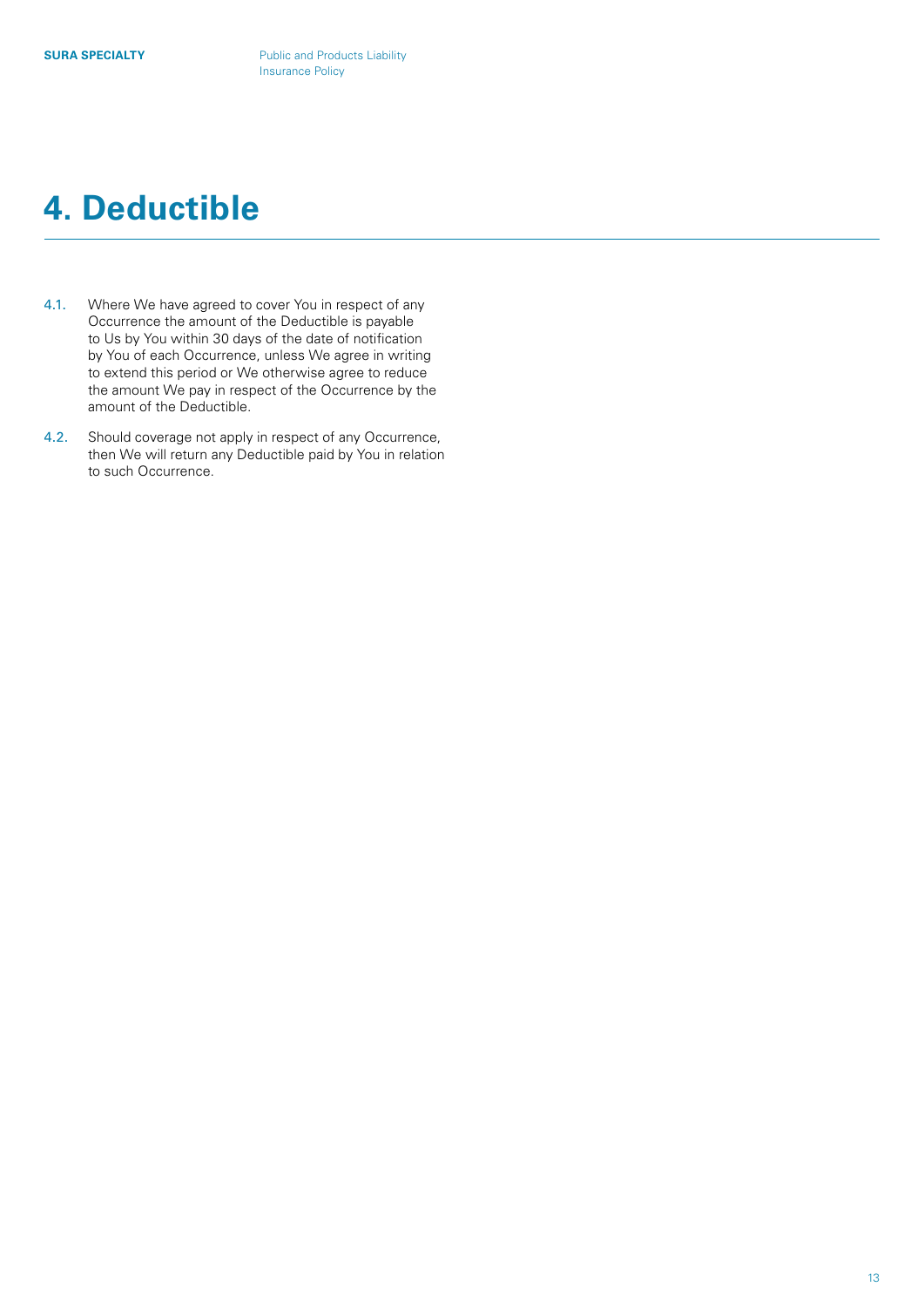# <span id="page-13-0"></span>**5. Exclusions**

The Policy does not, and We will not, cover You for any actual or alleged liability in respect of:

# **5.1 Advertising Liability**

Advertising Liability caused by or resulting from:

- i. statements made at Your direction with the knowledge that such statements are false;
- ii. failure of performance of contract, but this exclusion shall not apply to Claims for unauthorised appropriation of advertising ideas contrary to an implied contract;
- iii. any incorrect description of Your Products or services;
- iv. any mistake in the advertised price of Your Products or services;
- v. failure of Your Products or services to conform with advertised performance, quality, fitness or durability;
- vi. advertising, broadcasting, publishing or telecasting when this is Your Business.

# **5.2 Aircraft**

Personal Injury and/or Property Damage arising directly or indirectly out of or in connection with the ownership, possession, maintenance, repair, operation or use of any Aircraft or hovercraft by You or on Your behalf.

This exclusion does not apply to Personal Injury and/or Property Damage caused by or arising out of the internal cleaning of any stationary Aircraft by You or on Your behalf, but only where such Aircraft are not owned, operated or used by You.

# **5.3 Aircraft Products**

Personal Injury and/or Property Damage arising directly or indirectly out of or in connection with Your Products that are used with Your knowledge:

- i. as Aircraft component parts used for maintaining an Aircraft in flight or moving upon the ground;
- ii. for incorporation into the hull, controls or machinery of an Aircraft.

# **5.4 Aircraft Refueling**

Personal Injury and/or Property Damage caused by or arising out of the refueling of Aircraft by You or on Your behalf.

### **5.5 Asbestos**

- 5.5.1 Personal Injury arising directly or indirectly out of or in connection with any actual or alleged:
	- i. inhalation or ingestion of any asbestos fibre(s) or asbestos in any form by any person(s);
	- ii. exposure or fear of exposure of any person(s) to asbestos fibre(s) or asbestos in any form;
	- iii. presence or existence of asbestos fibre(s) or asbestos in any form.
- 5.5.2 Property Damage arising directly or indirectly out of or in connection with:
	- i. any actual or alleged discharge, dispersal, release, seepage, migration, escape or movement of asbestos fibre(s) or asbestos in any form into or upon land, the atmosphere or any water course or body of water;
	- ii. any actual or alleged exposure to asbestos fibre(s) or asbestos in any form;
	- iii. any actual or alleged presence or existence of asbestos fibre(s) or asbestos in any form;
	- iv. any of Your Products that contain asbestos fibre(s) or asbestos in any form.

### **5.6 Contractual Liability**

Any liability assumed by You under any contract or agreement except to the extent that such liability would have been implied by law in the absence of such contract or agreement. Provided that this exclusion 5.6 does not apply to:

- 5.6.1 liability assumed by You under any lease of real or personal property, other than any liability arising from Your failure to effect property insurance if required under such lease;
- 5.6.2 liability assumed by You under a warranty of fitness or quality in respect of any of Your Products;
- 5.6.3 liability assumed by You under any contract (other than a lease of real or personal property) entered into by You with a contract value of up to \$200,000;
- 5.6.4 those written contracts or agreements specified in the Schedule.

### **5.7 Cyber Act, Cyber Incident or Data**

Personal Injury and/or Property Damage and/or Advertising Liability of whatsoever nature directly or indirectly caused by, contributed to by, resulting from, arising out of or in connection with any:

5.7.1 Cyber Act or Cyber Incident including, but not limited to, any action taken in controlling, preventing, suppressing or remediating any Cyber Act or Cyber Incident; or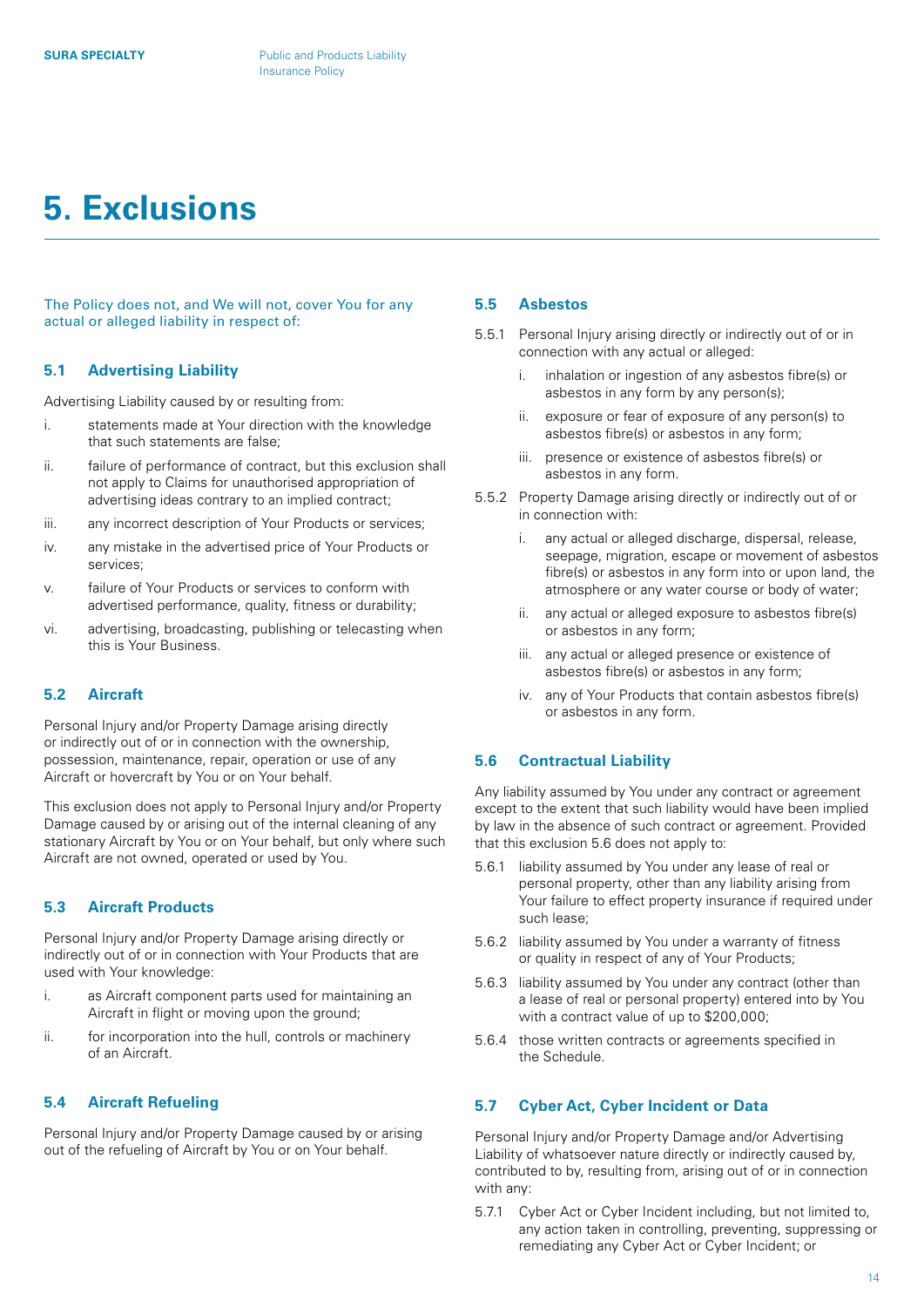<span id="page-14-0"></span>5.7.2 loss of use, reduction in functionality, repair, replacement, restoration, reproduction, loss or theft of any Data, including any amount pertaining to the value of such Data;

regardless of any other cause or event contributing concurrently or in any other sequence thereto.

In the event any portion of this exclusion is found to be invalid or unenforceable, the remainder shall remain in full force and effect.

This exclusion supersedes any other wording in the Policy or any endorsement thereto having a bearing on a Cyber Act, Cyber Incident or Data, and, if in conflict with such wording, replaces it. If We allege that by reason of this exclusion that loss sustained by the Insured is not covered by the Policy, the burden of proving the contrary shall be upon the Insured.

# **5.8 Defamation**

Any liability caused by or arising out of the publication of defamatory or disparaging material and/or the utterance of defamatory or disparaging statements:

- 5.8.1 made prior to the inception date of the Policy;
- 5.8.2 made by You or at Your direction with knowledge of the falsity or in deliberate disregard thereof;
- 5.8.3 made by You if Your Business is advertising, broadcasting, publishing or telecasting.

# **5.9 Employers Liability**

- 5.9.1 Personal Injury to any of Your workers or employees. Provided that if You:
	- i. are required by law to insure or otherwise fund, whether through self insurance, a statutory fund or other statutory scheme, all or part of any common law liability (whether limited or not) for such Personal Injury; or
	- ii. are not required to insure or otherwise fund all or part of any common law liability because the Personal Injury is to a person who is not Your worker or employee within the meaning of the relevant workers' compensation law or is not a Personal Injury which is subject to such law;

then this exclusion 5.9.1 does not apply to the extent that Your liability would not be covered under any such fund, scheme, policy of insurance or self insurance arrangement and You have complied with Your obligations pursuant to such law where applicable.

- 5.9.2 Any liability imposed:
	- i. by any workers' compensation law to pay compensation to any person employed or deemed to be employed by You; or

ii. by the provisions of any industrial award or agreement or determination or any contract of employment or workplace agreement in respect to any person employed or deemed to be employed by You.

# **5.10 Employment Practice**

Any liability in connection with any wrongful or unfair dismissal, denial of natural justice, defamation, misleading representation or advertising, harassment or discrimination directly or indirectly related to the employment or prospective employment of any person by You or on Your behalf.

### **5.11 Exports to USA and/or Canada**

Personal Injury and/or Property Damage caused by or arising out of Your Products knowingly exported by You to the United States of America and/or Canada.

# **5.12 Fines, Penalties, Liquidated Damages, Aggravated, Punitive or Exemplary Damages**

- 5.12.1 Fines, penalties and/or liquidated damages;
- 5.12.2 Aggravated damages, punitive damages, exemplary damages and/or any additional damages resulting from the multiplication of compensatory damages. Except in respect of aggravated damages, punitive damages or exemplary damages awarded within the Commonwealth of Australia for defamation, where such defamation is not excluded by the Policy.

# **5.13 High Hazard Products**

Personal Injury and/or Property Damage arising directly or indirectly out of or in connection with:

- 5.13.1 any of Your Products that are Aircraft, hovercraft or fireworks;
- 5.13.2 any of Your Products that are:
	- i. veterinary products which are required to be prescribed and administered by a qualified veterinarian;
	- ii. ammunition, blasting explosives (other than fertiliser, fuel or ammonium nitrate) or detonators for explosives;
	- iii. medicines which are required to be prescribed by a registered medical practitioner;
	- iv. herbicides, insecticides, defoliants or stockfeed;
	- v. tobacco; or
	- vi. blood and/or blood components which are required to be regulated under the Therapeutic Goods Act 1989 (Cth).

This exclusion 5.13.2 only applies to the above high hazard goods or products that have been manufactured, imported or exported by You;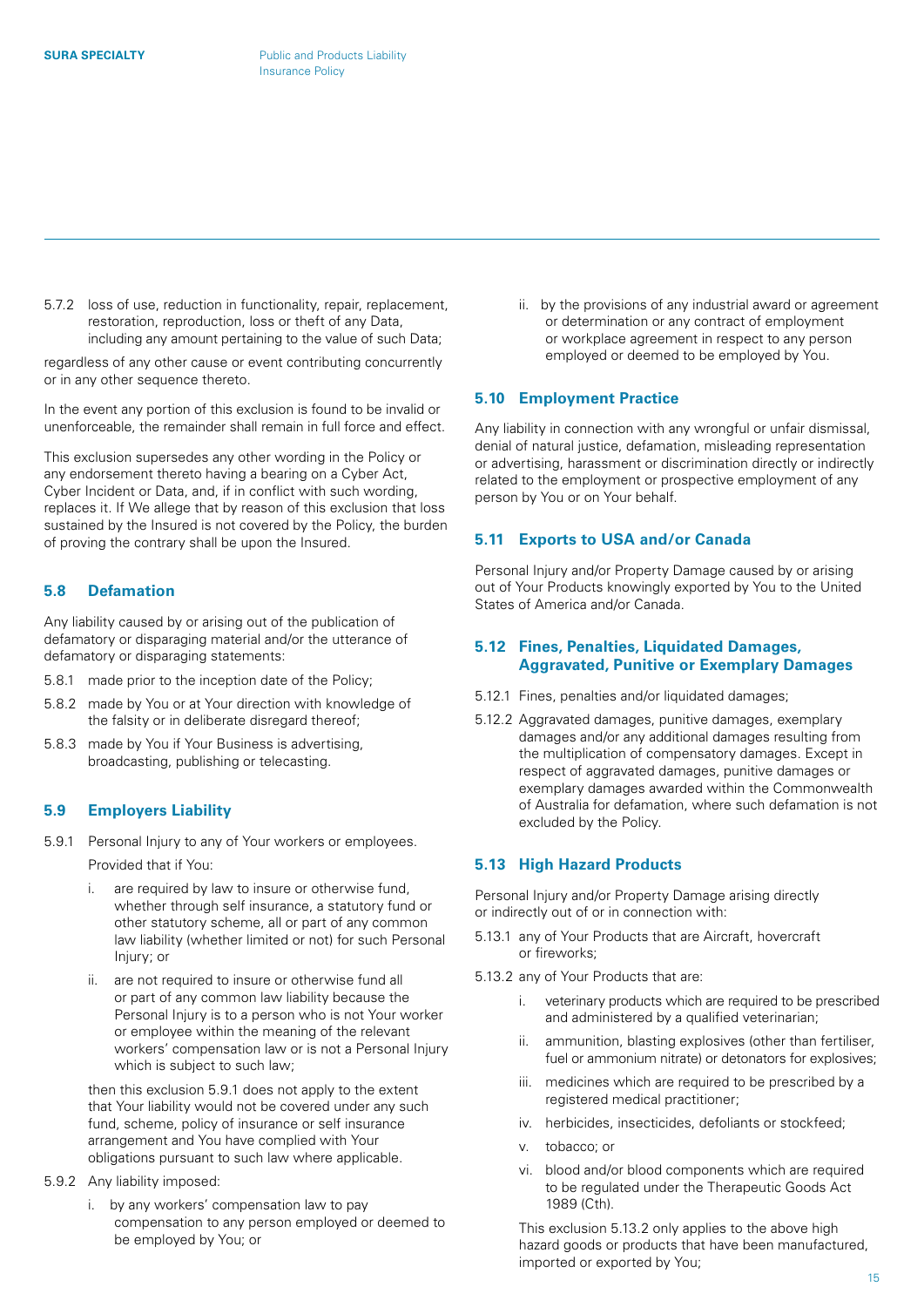- <span id="page-15-0"></span>5.13.3 the manufacture, storage or use of fireworks by You;
- 5.13.4 the manufacture of ammunition, blasting explosives (other than fertiliser, fuel or ammonium nitrate), herbicides, insecticides or defoliants by You;
- 5.13.5 any of Your Products that are Vehicles (other than trailers) that have been manufactured, imported or exported by You.

# **5.14 Loss of Use**

Loss of use of tangible property which has not been physically damaged or destroyed resulting from:

- 5.14.1 a delay in or lack of performance by You or on Your behalf of any contract or agreement;
- 5.14.2 the failure of Your Products to meet the level of performance, quality, fitness or durability expressly or impliedly warranted or represented by You.

This exclusion 5.14.2 does not apply to the loss of use of other tangible property resulting from the sudden, unexpected and unintended physical damage to or destruction of Your Products after such Products have been put to use by any person or organisation other than You.

# **5.15 Pollution**

5.15.1 Personal Injury and/or Property Damage caused by or arising out of the discharge, dispersal, release, seepage, migration or escape of Pollutants into or upon land, the atmosphere, or any water course or body of water.

> This exclusion 5.15.1 does not apply if the discharge, dispersal, release or escape is sudden, identifiable, unexpected and unintended and takes place in its entirety at a specific time and place.

5.15.2 Any costs and expenses incurred in the removing, nullifying or clean-up of Pollutants.

> This exclusion 5.15.2 does not apply to clean-up, removal or nullifying expenses only, which are consequent upon a sudden, identifiable, unexpected, unintended happening taking place in its entirety at a specific time and place which results in Personal Injury and/or Property Damage.

5.15.3 The actual, alleged or threatened discharge, dispersal, release, seepage, migration or escape of Pollutants caused by any of Your Products that have been discarded, dumped, abandoned or thrown away by others.

# **5.16 Product Defect**

Property Damage to Your Products if the damage is attributed to any defect in them or to their harmful nature or unsuitability.

# **5.17 Product Recall, Withdrawal, Removal, Reinstallation, Modification, Inspection, Repair, Replacement, Disposal or Loss of Use**

Liability for damages, costs or expenses for the recall, withdrawal, removal, reinstallation, modification, inspection, repair, replacement, disposal or loss of use of Your Products or of any property of which Your Products form a part, if such products or property are withdrawn from the market or from use because of any known or suspected defect, deficiency, inadequacy or dangerous condition in them.

### **5.18 Professional Liability**

Personal Injury and/or Property Damage caused by or arising out of the rendering of or failure to render professional advice or service by You or any error or omission connected therewith.

This exclusion 5.18 only applies where such professional advice or service is given for a fee and constitutes advice or service within the professional capacity of an accountant, auditor, architect, engineer and/or a building or land surveyor, legal practitioner, medical practitioner or other health service provider, real estate agent, veterinary practitioner, or holder of an Australian financial services license including an authorised representative of an Australian financial services license holder.

### **5.19 Property in Physical or Legal Control**

Property Damage to:

- 5.19.1 property owned by You;
- 5.19.2 property leased or rented to You; or

5.19.3 property in Your physical or legal control.

Exclusions 5.19.2 and 5.19.3 do not apply to Property Damage to:

- i. premises or part of premises (including landlord's fixtures and fittings) which are leased or rented to You;
- ii. premises (including the contents of such premises) not owned by You or leased or rented to You but temporarily occupied by You for the purpose of carrying out work in connection with the Business;
- iii. any Vehicle (not belonging to or used by You) whilst such Vehicle is in a car park owned or operated by You, provided that You do not operate the car park for reward;
- iv. property of Your employees;
- v. any customer's Vehicle (not belonging to or leased or rented by You) whilst being driven by You in connection with the repair, maintenance or servicing of such Vehicle by You. Our maximum liability under this clause v. to pay compensation and all costs awarded against You in respect of Property Damage caused by or arising out of any one Occurrence shall not exceed \$200,000.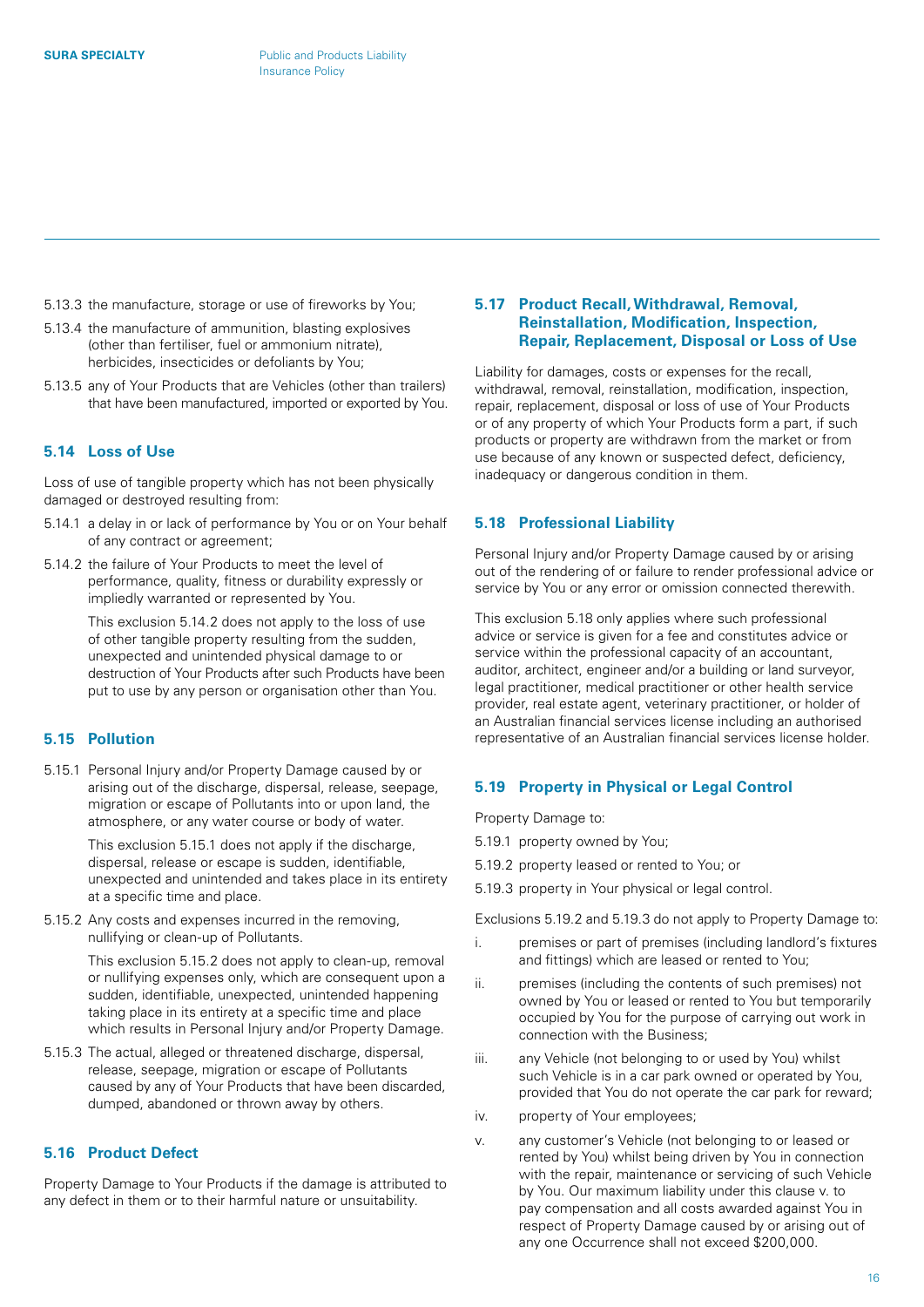### <span id="page-16-0"></span>**Exclusions to clause v**

This clause v. does not provide cover in respect of Property Damage to any customer's Vehicle where the driver of any customer's Vehicle:

- does not hold a current driving licence appropriate for the customer's Vehicle; and/or
- is under the age of 25 years; or
- has had their driving licence suspended or cancelled within the past three years;
- vi. any other property not specified within clauses i. to v. inclusive, which is in Your physical or legal control.

Our maximum liability under this clause vi. to pay compensation and all costs awarded against You in respect of Property Damage caused by or arising out of any one Occurrence shall not exceed \$200,000.

# **5.20 Radioactivity**

Personal Injury and/or Property Damage arising directly or indirectly out of or in connection with:

- 5.20.1 ionising radiations or contamination by radioactivity from any nuclear fuel or from any nuclear waste from the Combustion of nuclear fuel. For the purpose of this exclusion 5.20.1 only, "Combustion" shall include any self-sustaining process of nuclear fission;
- 5.20.2 the radioactive, toxic, explosive or other hazardous properties of any nuclear assembly or nuclear component that is a part of a nuclear assembly.

Exclusions 5.20.1 and 5.20.2 do not apply to low level radioactive radiation, such as measurement and control technology used in the medical sector, and used away from the place where such are made or produced.

# **5.21 Territorial Limits**

- 5.21.1 Claims made and/or actions instituted within the United States of America or Canada or any other territory coming within jurisdiction of the courts of the United States of America or Canada;
- 5.21.2 Claims and actions to which the laws of the United States of America or Canada apply.

Exclusions 5.21.1 and 5.21.2 do not apply to such Claims and actions arising from the temporary presence outside Australia of any person who is normally resident in Australia and who is not performing any manual or supervisory work while in the United States of America or Canada or any other territory coming within the jurisdiction of the courts of the United States of America or Canada.

# **5.22 Terrorism**

Personal Injury and/or Property Damage arising directly or indirectly out of or in connection with any of the following, regardless of any other cause or event contributing concurrently or in any other sequence to the loss:

5.22.1 any Act of Terrorism; or

5.22.2 any action taken in controlling, preventing, suppressing or in any way relating to any Act of Terrorism.

# **5.23 Vehicles**

Personal Injury and/or Property Damage caused by or arising out of any Vehicle that You own, use or operate:

- 5.23.1 which is registered or which is required under any legislation to be registered; or
- 5.23.2 in respect of which compulsory liability insurance or statutory indemnity is required by virtue of any legislation (whether or not that insurance or indemnity is effected).

Exclusions 5.23.1 and 5.23.2 do not apply to:

- i. Personal Injury where that compulsory liability insurance or statutory indemnity does not provide cover, and the reason or reasons why that compulsory liability insurance or statutory indemnity does not provide cover do not involve a breach by You of legislation relating to Vehicles;
- ii. Property Damage caused by or arising out of the loading or unloading of goods or property to or from any stationary Vehicle;
- iii. Property Damage caused by or arising out of the delivery or collection of goods or property to or from any stationary Vehicle;
- iv. Property Damage caused by or arising out of the use of any tool or plant forming part of or attached to or used in connection with any Vehicle (excluding whilst the Vehicle is being used to transport or cart goods or property, but not whilst the Vehicle is being used to lift and/or lower any goods or property); or
- v. Property Damage (except for Property Damage to any customer's Vehicle) caused by or arising out of Your use of any customer's Vehicle (not belonging to or leased or rented by You) for the sole purpose of being test driven by You in connection with the repair, maintenance or servicing of such Vehicle by You.

Our maximum liability under this clause v. to pay compensation and all costs awarded against You in respect of Property Damage caused by or arising out of any one Occurrence shall not exceed \$250,000.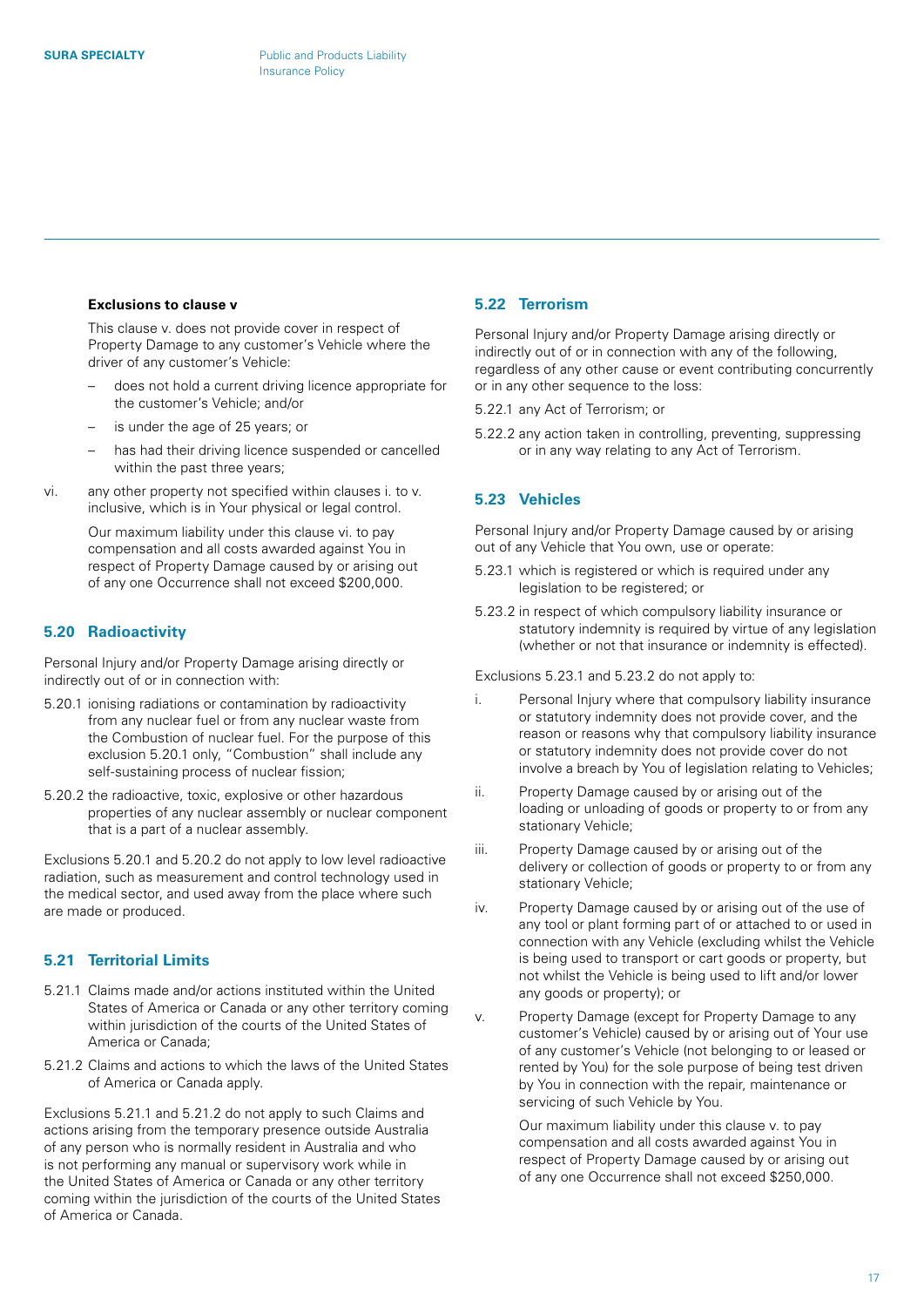### <span id="page-17-0"></span>**Exclusions to clause v**

This clause v. does not provide cover in respect of Property Damage where the driver of any customer's Vehicle:

- does not hold a current driving licence appropriate for the customer's Vehicle; and/ or
- is under the age of 25 years; and/or
- has had their driving licence suspended or cancelled within the past three years;
- vi. the cover provided under clause v. of exclusion 5.19 of the Policy.

# **5.24 War**

Personal Injury and/or Property Damage arising directly or indirectly out of or in connection with war, invasion, acts of foreign enemies, hostilities or war-like operations (whether war be declared or not), civil war, rebellion, revolution, insurrection, civil commotion assuming the proportions of or amounting to an uprising, military or usurped power, confiscation or nationalisation or requisition or destruction or damage to property by or under the order of any government or public or local authority.

# **5.25 Watercraft**

Personal Injury and/or Property Damage caused by or arising out of:

5.25.1 any Watercraft that exceeds 10 metres in length that You own, use or operate.

This exclusion 5.25.1 does not apply to:

- Watercraft while being used by You for Business entertainment where such Watercraft are not owned or operated by You; or
- ii. floating jetties, floating pontoons, pontoons or buoys.
- 5.25.2 any work performed by You or on Your behalf on or within any Watercraft that exceed 10 metres in length, but only in respect of any contract entered into by You for such work which exceeds a contract value of \$50,000.

### **5.26 Welding**

Personal Injury and/or Property Damage caused by or arising out of arc or flame cutting, flame heating, arc or gas welding, thermal or oxygen cutting or heating, grinding, the use of welding equipment or other related heat producing or spark producing operations, unless such activity is conducted in strict compliance with Australian Standard AS 1674.1-1997 (Safety in welding and allied processes, Part 1: Fire precautions) issued by Standards Australia, or with any similar standards or legislation, including any amendments to, delegated legislation thereof, or successor standards or legislation (as applicable).

### **5.27 Workmanship**

The cost of performing, completing, correcting or improving any work undertaken by You.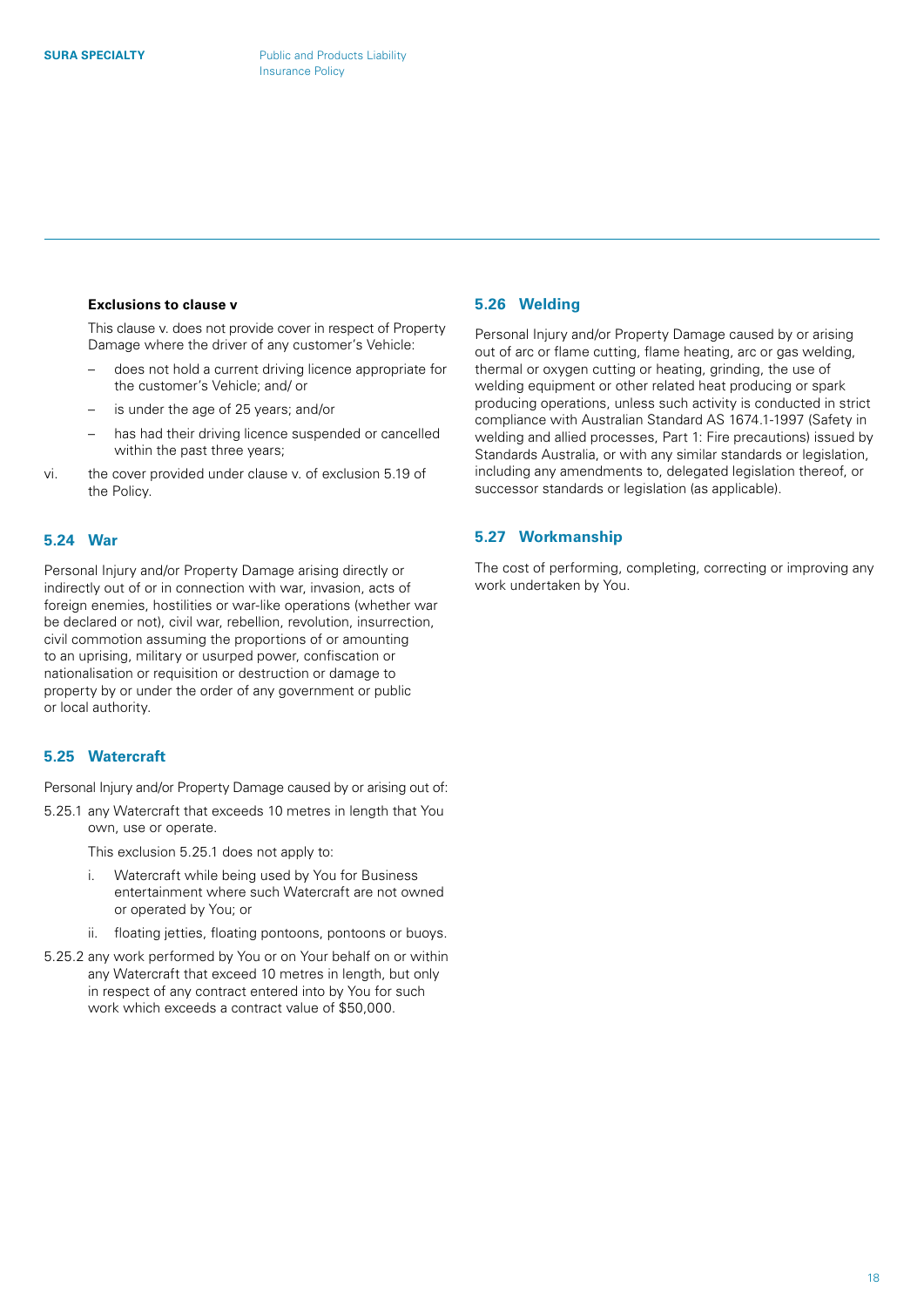# <span id="page-18-0"></span>**6. Conditions**

# **6.1 Adjustment of Premium**

6.1.1 If the premium for the Policy or any part of it has been calculated on estimates provided by You, You shall within 30 days after the expiry of each Period of Insurance provide to Us any information relevant to the Policy as We may reasonably require to calculate any applicable premium adjustment. The premium for the Period of Insurance shall then be adjusted and any difference will be payable by or returned to the Insured as the case may be.

> The adjusted premium shall not be less than the minimum premium charged by Us which will be advised to the Insured before they agree to enter into a Policy with Us and will be shown on the Schedule.

6.1.2 You shall keep a record of all information related to the adjustment of the Premium as requested by Us and shall on reasonable notice, allow Us or Our nominee to inspect and make copies of such records.

# **6.2 Cancellation**

- 6.2.1 The Insured may cancel the Policy by giving Us notice in writing to that effect, provided that such cancellation will take effect from the date Your notice is received by Us or any other date if mutually agreed.
- 6.2.2 We may cancel the Policy pursuant to any right at law and as set out in the Insurance Contracts Act 1984 (Cth) by giving the Insured written notice to that effect where the Insured has:
	- i. failed to comply with the duty of utmost good faith;
	- ii. failed to comply with the Duty of Disclosure at the time when the Policy was entered into;
	- iii. made a misrepresentation to Us during the negotiations for the Policy before We entered into the Policy;
	- iv. failed to comply with a provision of the Policy;
	- v. failed to pay the premium;
	- vi. made a fraudulent claim under the Policy or any other policy of insurance (whether with Us or some other insurer) that provided insurance cover during any part of the period during which the Policy provides insurance cover; or
	- vii. failed to notify Us of any specific act or omission where notification is required under the terms of the Policy.
- 6.2.3 After cancellation by the Insured or Us, a refund of premium will be allowed on a pro rata basis for the unexpired Period of Insurance.

6.2.4 When the premium is subject to adjustment, cancellation will not affect the Insured's obligation to supply to Us such information as is necessary to permit the premium adjustment to be calculated and to pay the amount of the adjustment applicable up to the date of cancellation.

### **6.3 Claims**

- 6.3.1 You shall not, without Our consent in writing (such consent not to be unreasonably withheld), make any admission, offer, promise, or payment in connection with any Occurrence or Claim and if We choose, We shall be entitled to take over and conduct in Your name the defence or settlement of any Claim;
- 6.3.2 You shall use all reasonably practicable endeavours to preserve all property, products, appliances and plant and all other things which may assist in the investigation or defence of a Claim or in the exercise of rights of subrogation. So far as may be reasonably practicable, no alteration or repair shall be effected without Our consent until We shall have had an opportunity of inspection;
- 6.3.3 We shall be entitled to prosecute in Your name at Our expense and for Our benefit any claim for coverage or damages or otherwise;
- 6.3.4 We shall have full discretion in the conduct of any proceedings in connection with any Claim and You shall give all relevant information and assistance as We may reasonably require in the prosecution, defence or settlement of any Claim.

# **6.4 Discharge of Liabilities**

We may at any time pay to You or on Your behalf for all Claims made against You for any one Occurrence:

- 6.4.1 the Limit of Liability, after deducting any amounts already paid as compensation; or
- 6.4.2 any lower amount for which the Claim or Claims may be settled.

Upon such payment We shall relinquish conduct or control of, and be under no further liability under the Policy in connection with, such Claims or Defence Costs and the expenses arising under clause 2.2 of this Policy except for costs, charges and expenses that We agreed to pay prior to such payment.

### **6.5 Headings**

The headings and titles of paragraphs in the Policy are included for descriptive purposes only and do not form part of the Policy for the purposes of its construction or interpretation, except for the headings contained in the "Definition" section of the Policy.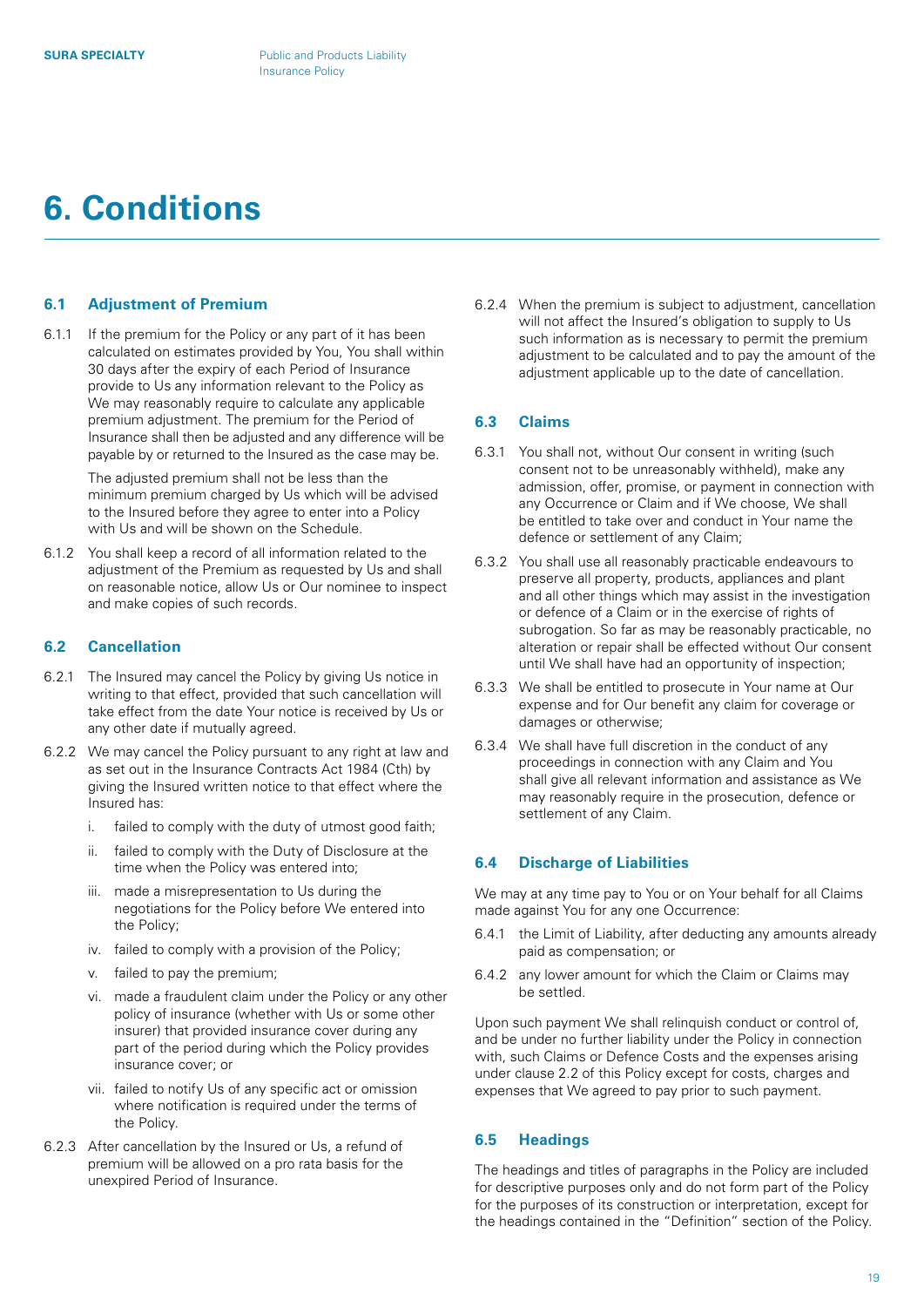### <span id="page-19-0"></span>**6.6 Inspection of Property**

- 6.6.1 We may inspect Your property and operations at a time that is mutually agreed by You and Us for the purpose of a risk inspection, or in the event of a claim;
- 6.6.2 Neither Our right to make, nor any failure to make, nor the making of any inspection or inspection report shall be used by You or others in any action or proceeding involving Us other than to the extent this relates to a dispute under the Policy or a claim;
- 6.6.3 We may examine and audit Your books and records at any time during the Period of Insurance and within three years after the Policy has expired. Any examination and audit shall be restricted to matters related to any claim, alleged fraud or actual fraud in relation to the Policy.

# **6.7 Insurance Contracts Act 1984 (Cth)**

Nothing contained in the Policy shall be construed to reduce or waive either Your or Our privileges, rights or remedies available under the Insurance Contracts Act 1984 (Cth). You need to seek Your own advice regarding all relevant legal rights You may have.

# **6.8 Joint Insureds**

Where You comprise of more than one party each of the parties shall be considered as a separate and distinct unit and the word "You" shall be considered as applying to each party in the same manner as if a separate Policy had been issued to each of You. Nothing in this clause operates to increase the Limit of Liability applicable to the Policy.

### **6.9 Jurisdiction**

The Policy will be governed in accordance with the laws of the Commonwealth of Australia. Any disputes arising out of the Policy will be subject to determination by any Court of jurisdiction within the State or Territory in which the Policy was issued and according to the laws applicable to that jurisdiction.

# **6.10 Notices**

Notice in writing shall be given by You as soon as reasonably practicable to Us of:

- 6.10.1 every Occurrence, Claim, impending prosecution, inquest and all relevant information which may result in a claim under the Policy, whether or not You believe any liability may be incurred and regardless of any Deductible; and
- 6.10.2 every change that may vary any of the facts or circumstances existing at the commencement of the Policy that shall come to Your knowledge during the Period of Insurance.

We will send all notices in relation to the Policy to:

- i. the Insured's nominated insurance intermediary until We receive written notice to the contrary from the Insured; or
- ii. if there is no nominated intermediary, the Insured,

acting on the behalf of You.

Any notice We give the Insured will be in writing, and it will be effective:

- i. if it is delivered to the Insured or their agent personally; or
- ii. if it is delivered or sent to the Insured's address or the Insured's Agent's address last known to Us, three business days after having been posted by Us.

### **6.11 Other Insurance**

Within 30 days or as soon as reasonably practicable after making a claim under the Policy that may also be recoverable under any other contract of insurance, You shall notify Us of, and shall give Us full details of, any such other insurance which provides insurance, in full or in part as provided for in the Policy so that We may seek contribution from the other insurer.

### **6.12 Payment of Premium**

The Insured will pay Us the premium by the due date shown on the Schedule or tax invoice. Any adjustments of premium and other amounts charged for the Policy and any renewal, extension or endorsement to this Policy must be paid by the due date shown on the relevant invoice for such renewal, extension, or endorsement.

# **6.13 Reasonable Care**

You shall:

- 6.13.1 exercise reasonable care that only competent employees are employed and take reasonable measures to maintain all premises, fittings and plant in sound condition;
- 6.13.2 take all reasonable precautions to:
	- prevent Personal Injury and/or Property Damage and/ or Advertising Liability;
	- ii. prevent the manufacture, sale or supply of defective goods, products or property;
	- iii. comply and ensure that Your employees, servants and agents comply with all statutory obligations, by-laws or regulations imposed by all relevant Public Authorities for the:
		- a) safety of persons or property;
		- b) disposal of waste products;
		- c) handling, storage or use of inflammable liquids or substances, gases or toxic chemicals;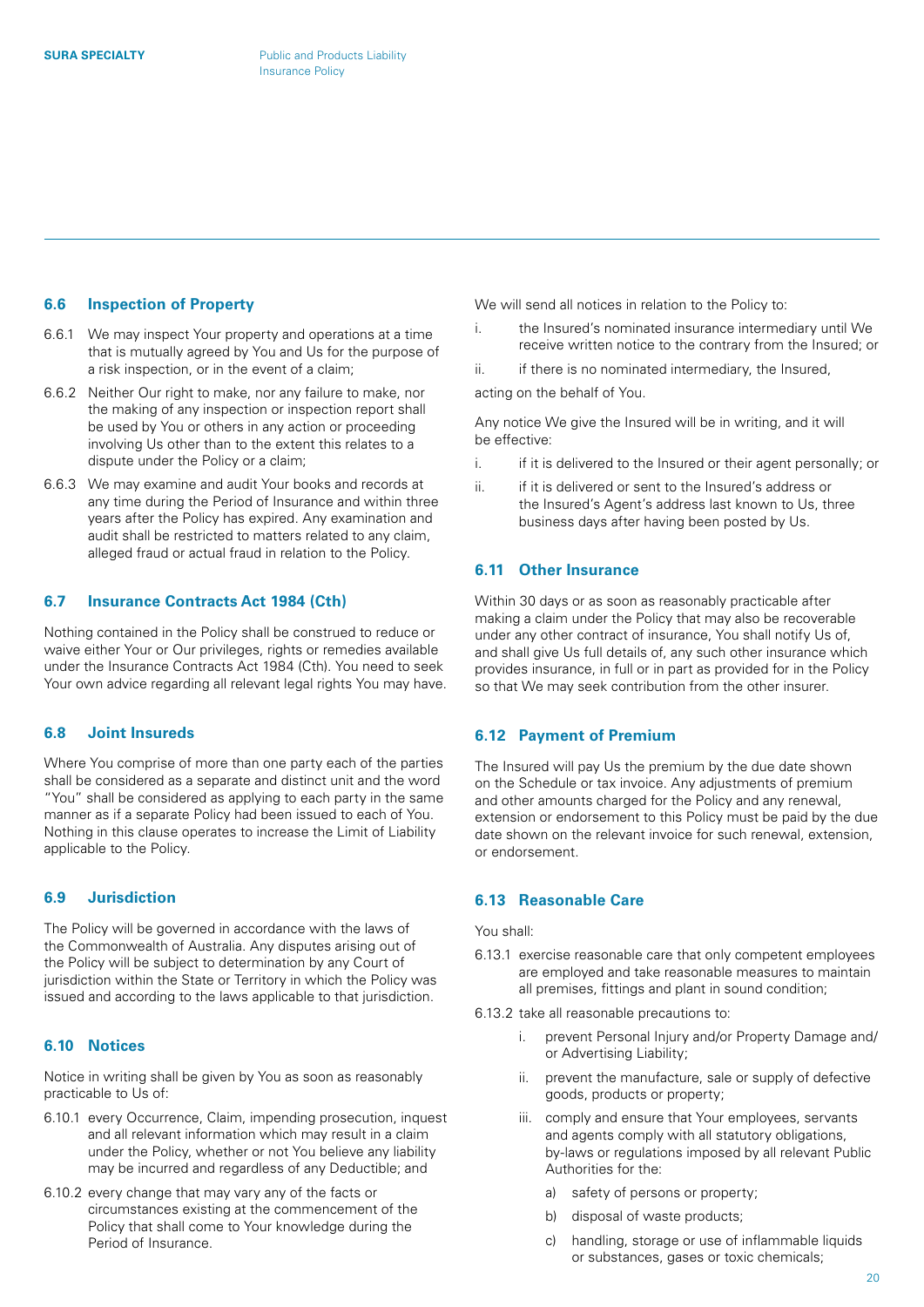<span id="page-20-0"></span>6.13.3 at Your own expense take reasonable action to trace, recall or modify any of Your Products containing any defect or deficiency of which You have knowledge or have reason to suspect, including (but not limited to) any of Your Products subject to a governmental or statutory ban.

### **6.14 Subrogation**

In the event of a payment under the Policy to You or on Your behalf We shall, subject to the Insurance Contracts Act 1984 (Cth), be subrogated to all Your rights of recovery against all persons and organisations and You shall provide Us with all relevant information We may reasonably require and do all that is reasonably necessary to assist Us in the exercise of such rights.

# **6.15 Territorial Limitations**

The Policy applies World-Wide subject to exclusions 5.11 and 5.21.

# **6.16 Words – Gender**

- 6.16.1 Words importing persons shall include corporations and other legal entities.
- 6.16.2 The singular includes references to the plural and vice versa and any gender includes reference to all other genders.